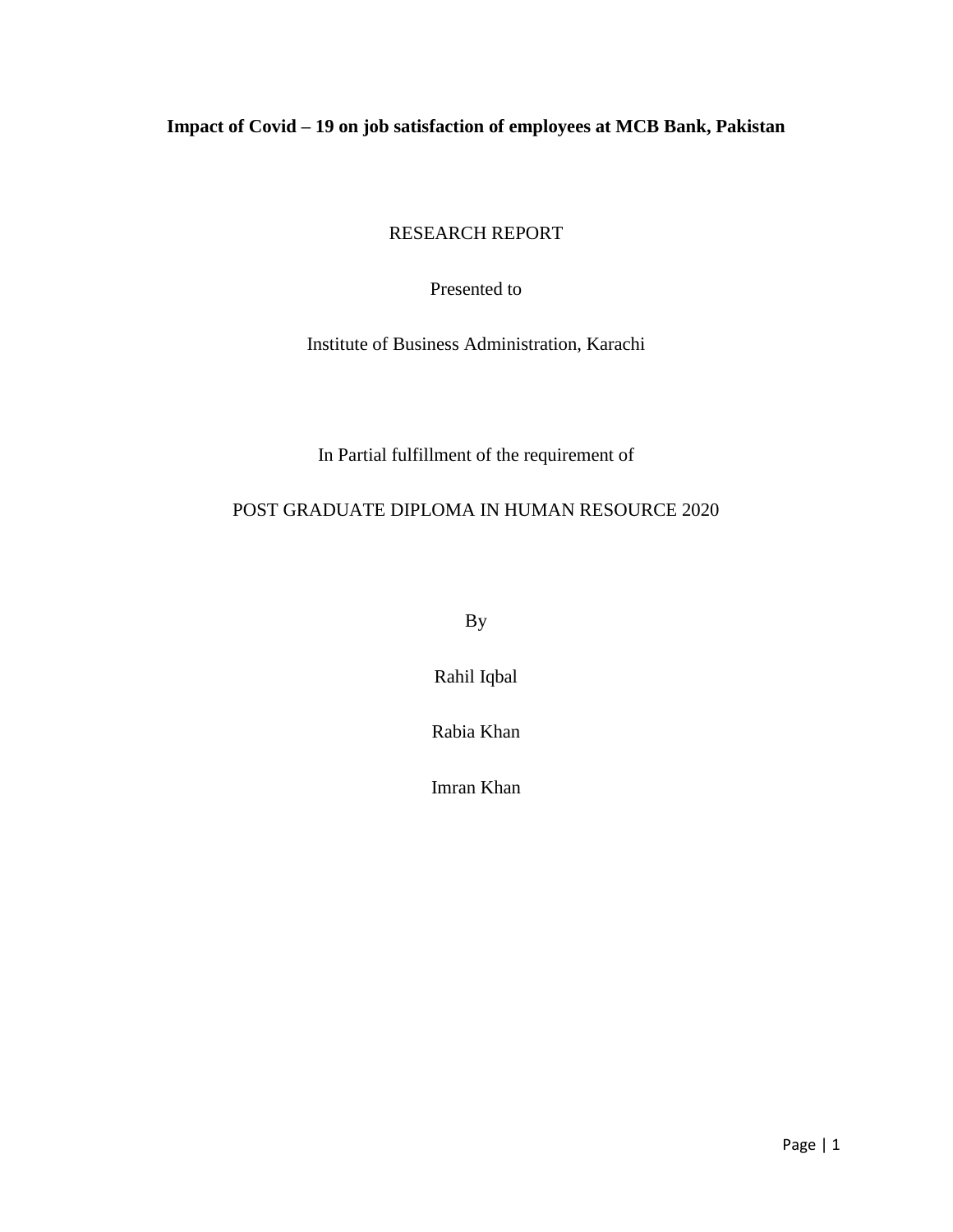### **Table of Contents**

| $\mathbf{1}$   |       |  |
|----------------|-------|--|
|                | 1.1   |  |
|                | 1.2   |  |
|                | 1.3   |  |
|                | 1.4   |  |
|                | 1.5   |  |
|                | 1.6   |  |
|                | 1.7   |  |
| $\overline{2}$ |       |  |
|                | 2.1   |  |
|                | 2.2   |  |
| $\overline{3}$ |       |  |
|                | 3.1   |  |
|                | 3.1.1 |  |
|                | 3.2   |  |
|                | 3.2.1 |  |
|                | 3.2.2 |  |
|                | 3.2.3 |  |
|                | 3.2.4 |  |
|                | 3.2.5 |  |
| 4              |       |  |
| 5              |       |  |
|                |       |  |
| 6              |       |  |
|                |       |  |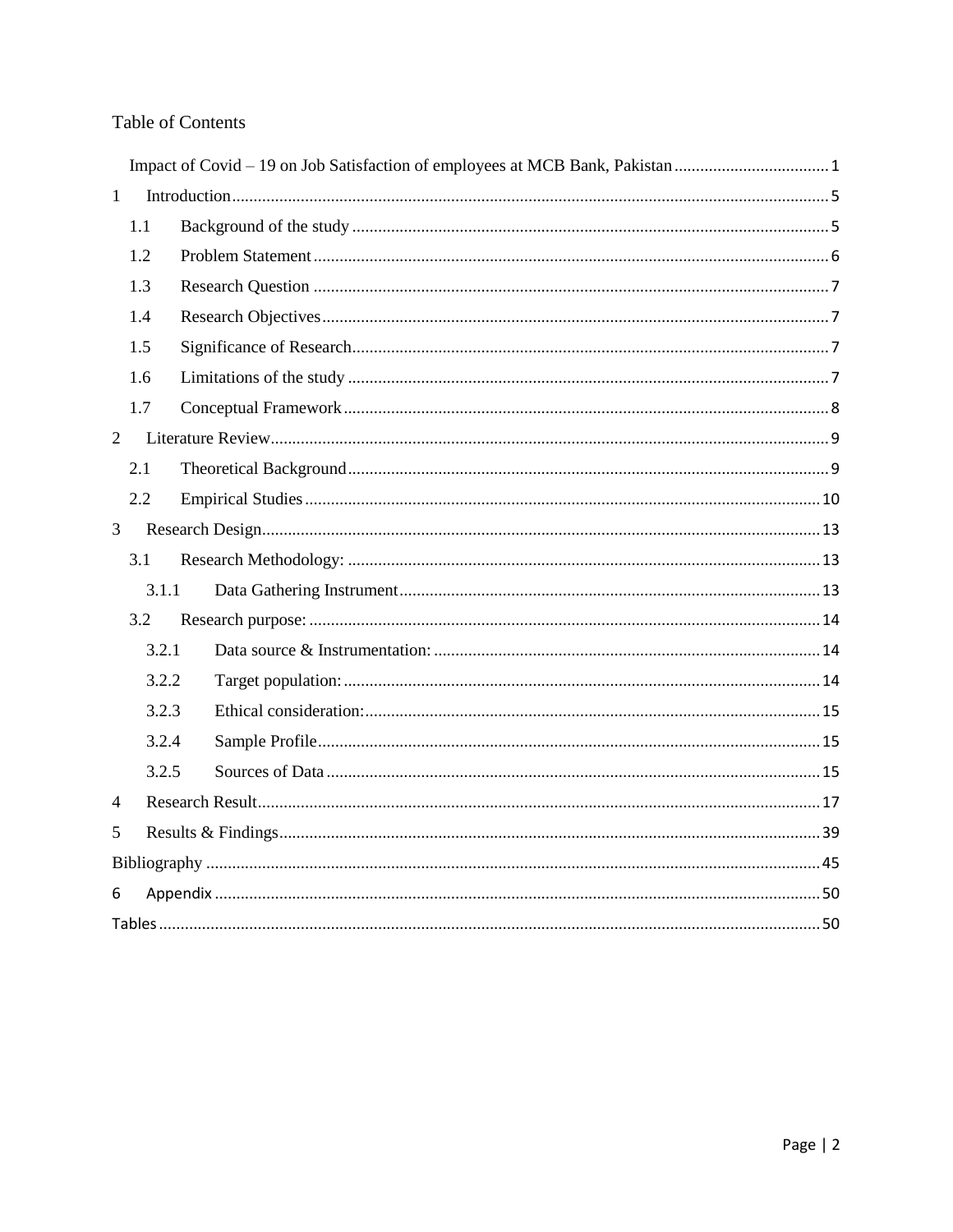#### **Acknowledgement**

I would like to thank everyone who has contributed in the completion of this report. Firstly, all praises be to Almighty Allah for all of his blessings, kindness and providing us the passion and strength and giving us the opportunity to be a contributing factor in the society. Secondly, it is with immense gratitude that we acknowledge the great support and help of our course instructor, advisor and professor Sir Shah Saad Hussain. It is their exemplary guidance and constant encouragement that we are able to complete our research report successfully. The insight and expertise, and the constructive comments they provided during the semester greatly assisted us throughout the research. Our gratitude also goes towards the IBA and all of its members for their full time availability. In our endeavor to conduct this research, we are thankful to the management of MCB Bank for providing us necessary support for out research. Last but not least, we are grateful to our beloved parents for their wise council and supporting us spiritually throughout our lives. Also the people who contributed in this research in any way are highly regarded and their kindness means very much.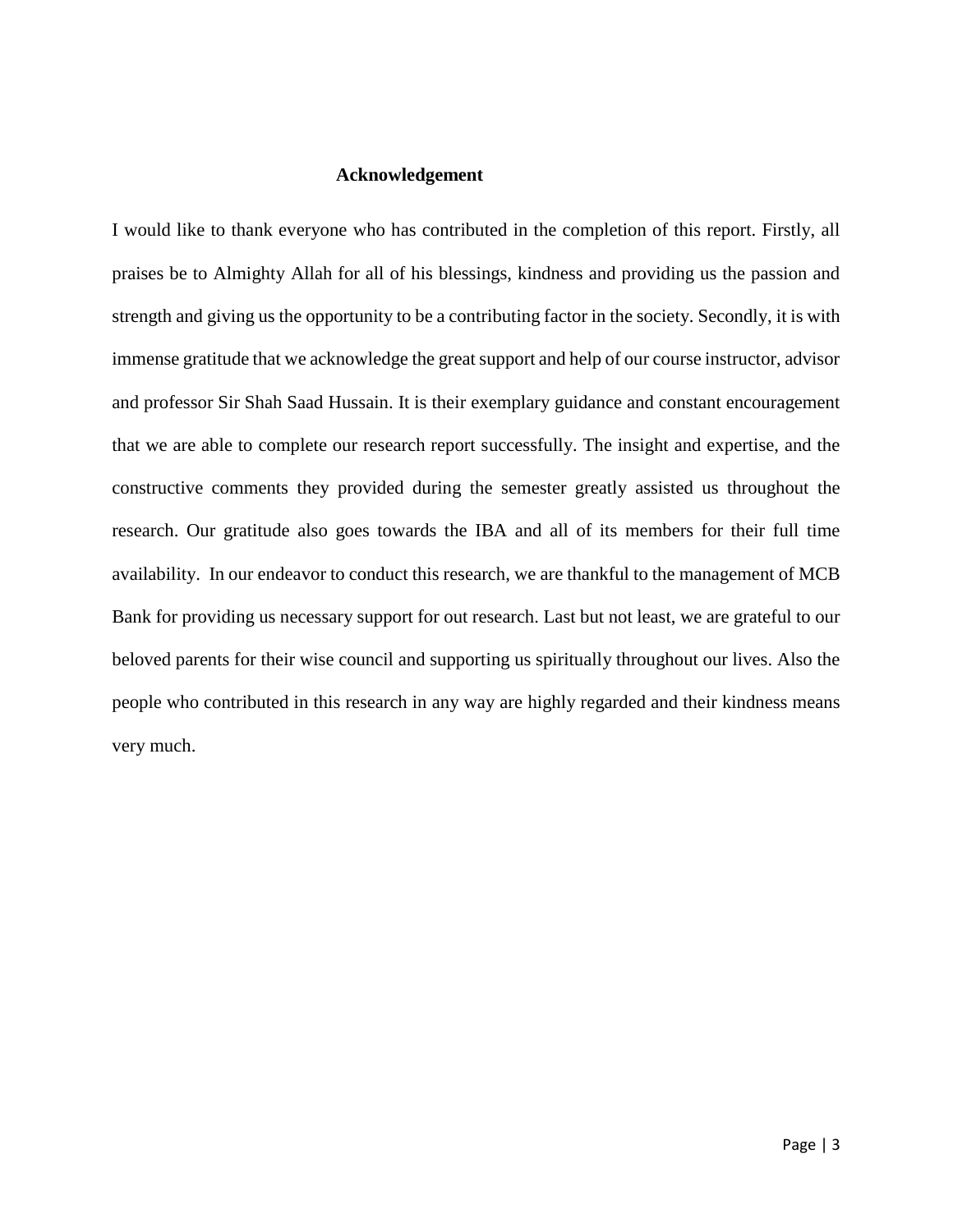#### **Abstract**

COVID-19 has caused an unprecedented crisis in all industries around the world. This study sought to verify that job insecurity, as perceived by employees of banking sector of MCB Bank, significantly affects their job engagement and turnover intent and to determine the moderating effect of generational characteristics. The finding showed that perceptions of job insecurity had negative effects on the engagement of employees. Also, employees' job engagement can decrease turnover intent. The engagement of employees fully mediated the relationship between perceptions of job insecurity and turnover intent, and job insecurity caused by COVID-19 had a greater influence on employees belonging to smaller grades as compared to senior management in reducing job engagement, indicating that the negative impact of job insecurity is higher in junior grades.

**Keywords:** COVID-19, Job Satisfaction, Job Insecurity, Job engagement, quitting intention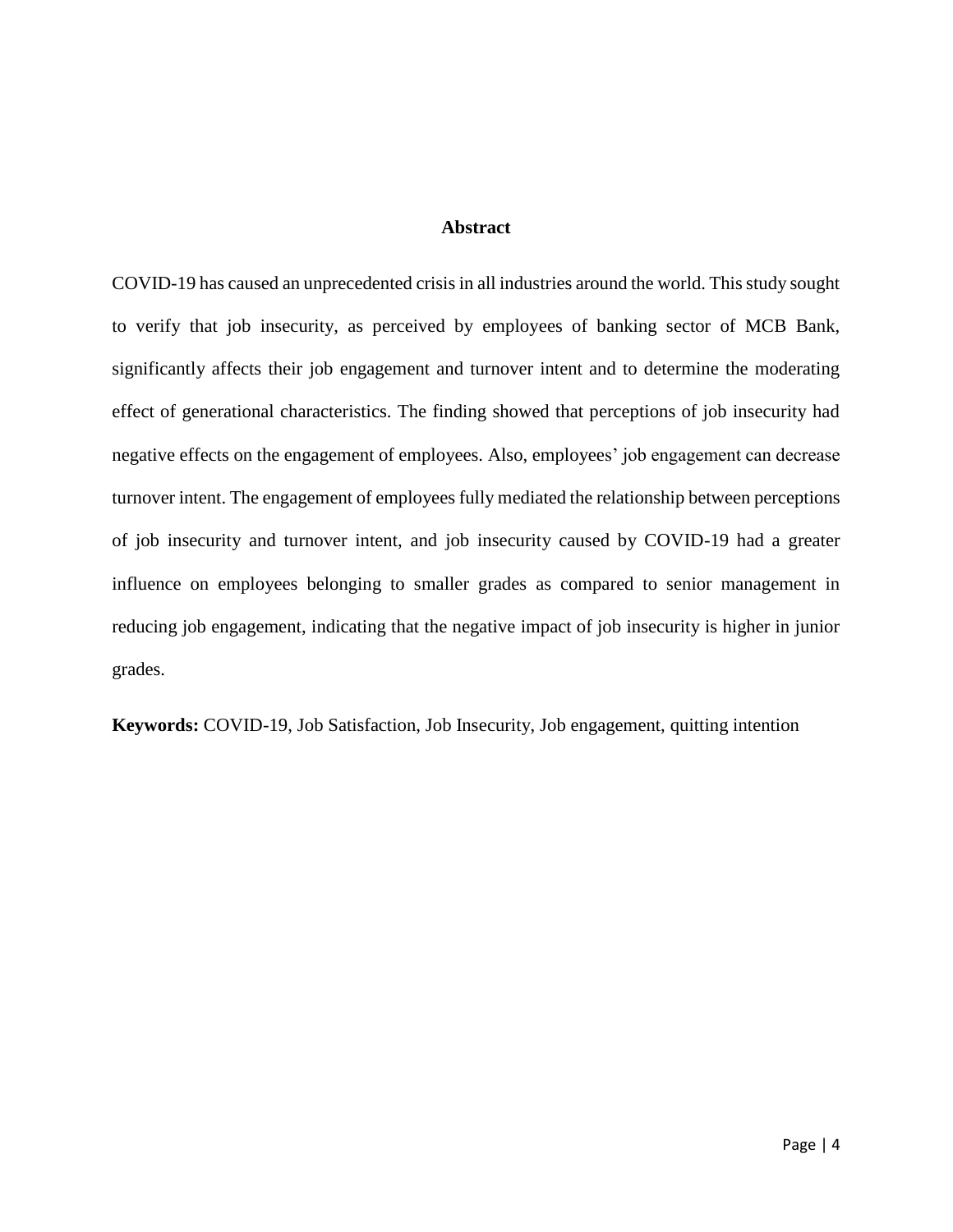## <span id="page-4-0"></span>**Bibliography**

Youssef‐Morgan, C. M., & Lathan's, F. (2015). Psychological capital and well‐being. *Stress and health: journal of the International Society for the Investigation of Stress*.

Arum, M. S., Aldrin, N., & Marti, T. R. (2019). Effect of Organizational Culture on Organizational Citizenship Behavior with Organizational Commitment as a Mediator. *International Journal of Research in Business and Social Science (2147-4478)*, *8*(4), 124-132.

Fulmer, Ingrid & Ploy hart, Robert. (2013). "Our Most Important Asset". Journal of Management. 40. 161-192. 10.1177/0149206313511271.

Riana, Muhammad & Raza, Muhammad & Abdul Matane, Muhammad & Shah, Faisal & Farooq, Muhammad & Jived, Amjed & Jived, Sharleen. (2014). Investigating the Causes of Job Stress: A Study on Banking Sector of Bahawalpur, Pakistan. International Journal of Learning and Development. 4. 10.5296/ijld.v4i2.6099.

Murphy, Wendy & Burton, James & Hannagan, Stephanie & Briscoe, Jon. (2013). Employee Reactions to Job Insecurity in a Declining Economy: A Longitudinal Study of the Mediating Role of Job Satisfaction. Group & Organization Management. 38. 512-537. 10.1177/1059601113495313.

Brahmannanda, S., & Dewi, I. M. Work Insecurity and Compensation on Turnover Intention Mediated by the Job Satisfaction of Employees.

Wang, X., Ma, L., & Zhang, M. (2014). Transformational leadership and agency workers' organizational commitment: The mediating effect of organizational justice and job characteristics. *Social Behavior and Personality: an international journal*, *42*(1), 25-36.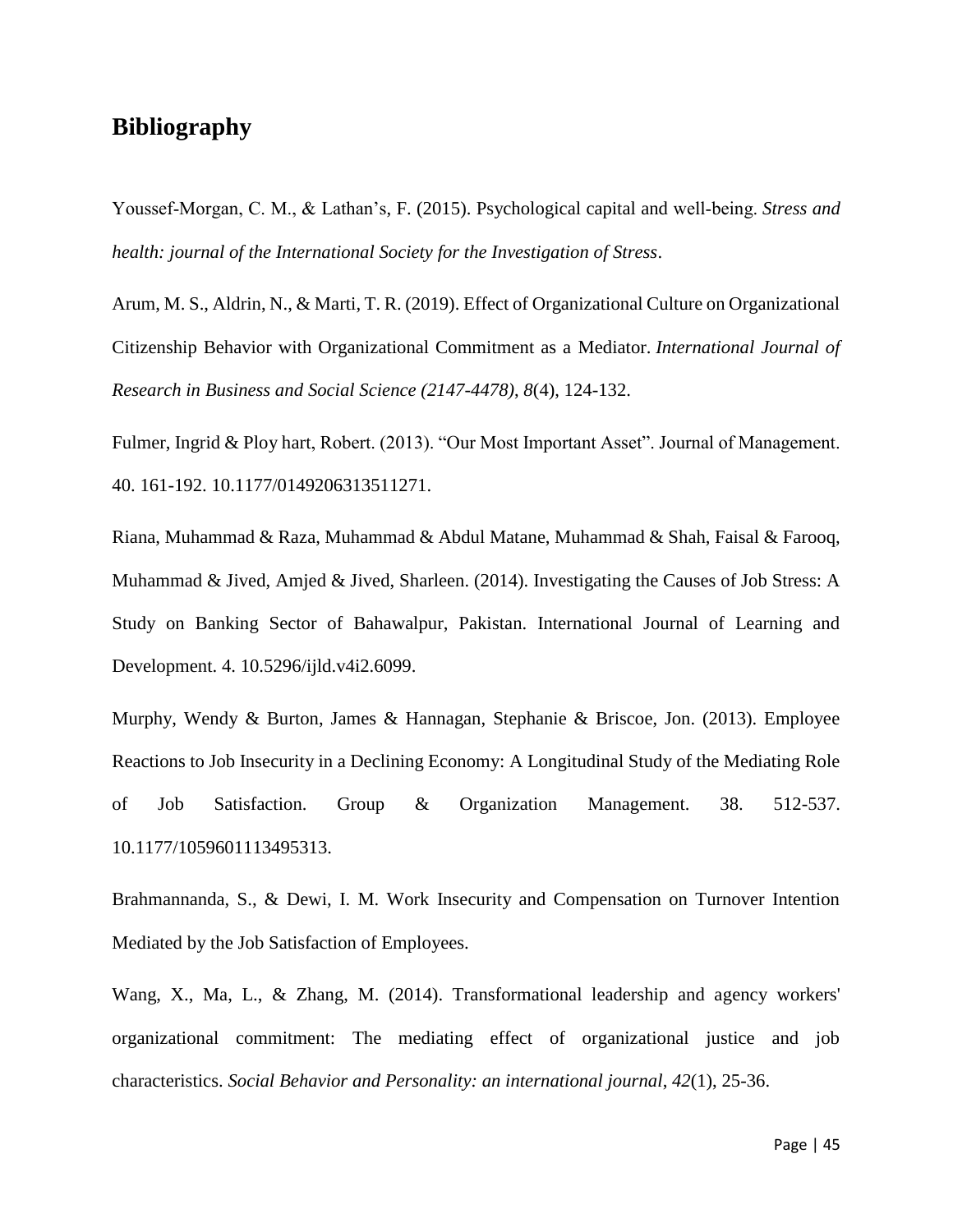Pupa, T. S. P., & Sudharma, I. N. (2015). Pengaruh Kepemimpinan Transformasional, Kepuasan Kerja, dan Komitmen Organisasional Terhadap organizational citizenship behavior pada Warung Mina Peguyangan. *E-Jurnal Manajemen*, *4*(3).

Afsar, B., & Badir, Y. F. (2016). Person–organization fit, perceived organizational support, and organizational citizenship behavior: The role of job Satisfaction. Journal of Human Resources in Hospitality & Tourism, 15(3), 252-278.

Perwisari, A. S., & Dewi, M. S. (2018). PENGARUH KEPEMIMPINAN TRANSFORMASIONAL DAN KEPUASAN KERJA TERHADAP ORGANIZATIONAL CITIZENSHIP BEHAVIOR (OCB)(Studi Pada Dosen STIE Indonesia Banjarmasin). *JWM (Jurnal Wawasan Manajemen)*, *5*(2), 189-200.

| Name of respondent |  |
|--------------------|--|
| Designation        |  |
| Grade              |  |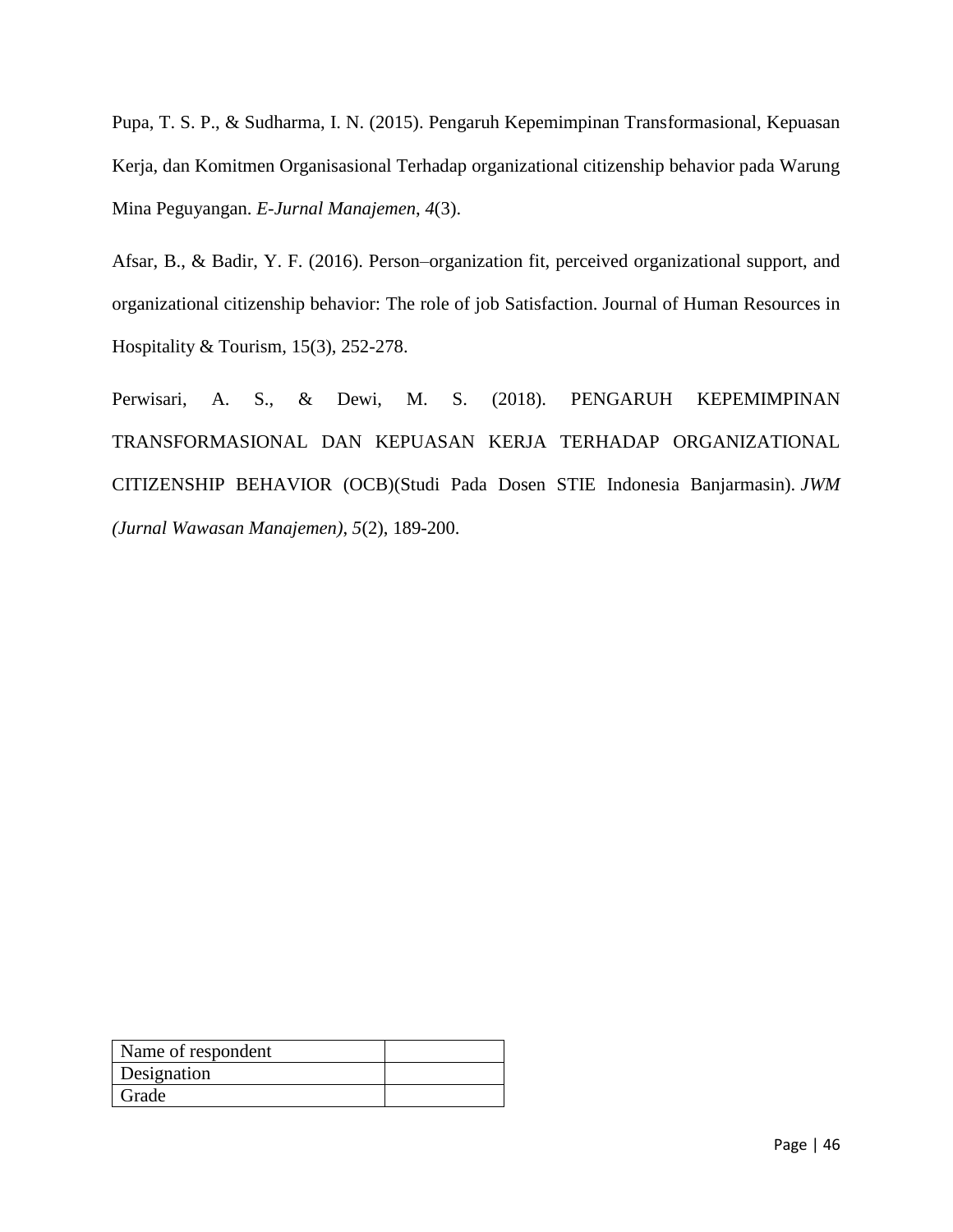| Department       |  |
|------------------|--|
| Location         |  |
| Date of response |  |

|                                        | <b>Strongly</b> |                 |                |              | <b>Strongly</b> |
|----------------------------------------|-----------------|-----------------|----------------|--------------|-----------------|
| <b>Question</b>                        | <b>Disagree</b> | <b>Disagree</b> | <b>Neutral</b> | <b>Agree</b> | Agree           |
|                                        |                 | 2               | 3              | 4            | 5               |
| 2. Job Insecurity due to Covid         |                 |                 |                |              |                 |
| 2.1 Covid has not reduced my           |                 |                 |                |              |                 |
| performance on the job.                |                 |                 |                |              |                 |
| 2.2 I am certain that there will be no |                 |                 |                |              |                 |
| downsizing and MCB will retain me.     |                 |                 |                |              |                 |
| 2.3 There will be no impact on my      |                 |                 |                |              |                 |
| career and growth in the               |                 |                 |                |              |                 |
| organization.                          |                 |                 |                |              |                 |
| 2.4 The banking sector has not been    |                 |                 |                |              |                 |
| affected negatively by Covid.          |                 |                 |                |              |                 |
| 2.5 Overall, the job market in the     |                 |                 |                |              |                 |
| banking sector since the start of the  |                 |                 |                |              |                 |
| pandemic has shrunk.                   |                 |                 |                |              |                 |
| 2.6 My colleagues think that their     |                 |                 |                |              |                 |
| jobs are insecure following the        |                 |                 |                |              |                 |
| pandemic                               |                 |                 |                |              |                 |
| 2.7 My management and supervisor       |                 |                 |                |              |                 |
| have assured our employees that jobs   |                 |                 |                |              |                 |
| would not be affected in any way       |                 |                 |                |              |                 |
| due to the pandemic.                   |                 |                 |                |              |                 |

### **3 Job Engagement during Covid**

| ----                                   |  |  |  |
|----------------------------------------|--|--|--|
| 3.1 I find the work that I do gives me |  |  |  |
| meaning and purpose.                   |  |  |  |
| 3.2 I am enthusiastic about my job     |  |  |  |
| 3.3 My job provides me adequate        |  |  |  |
| compensation, benefits and rewards     |  |  |  |
| 3.4 My supervisor encourages,          |  |  |  |
| guides and supports me on the job      |  |  |  |
| 3.5 When required, I am always         |  |  |  |
| available to do extra assignments      |  |  |  |
| and work long hours.                   |  |  |  |

#### **4 Intent to Resign/Continue Job due to Covid**

| 4.1 I have applied for jobs outside |  |  |  |
|-------------------------------------|--|--|--|
| MCB during the past 10 months.      |  |  |  |
| 4.2 I intend to quit my job at MCB  |  |  |  |
| in the next 12 months               |  |  |  |
| a. Rate the following               |  |  |  |
| reasons which may                   |  |  |  |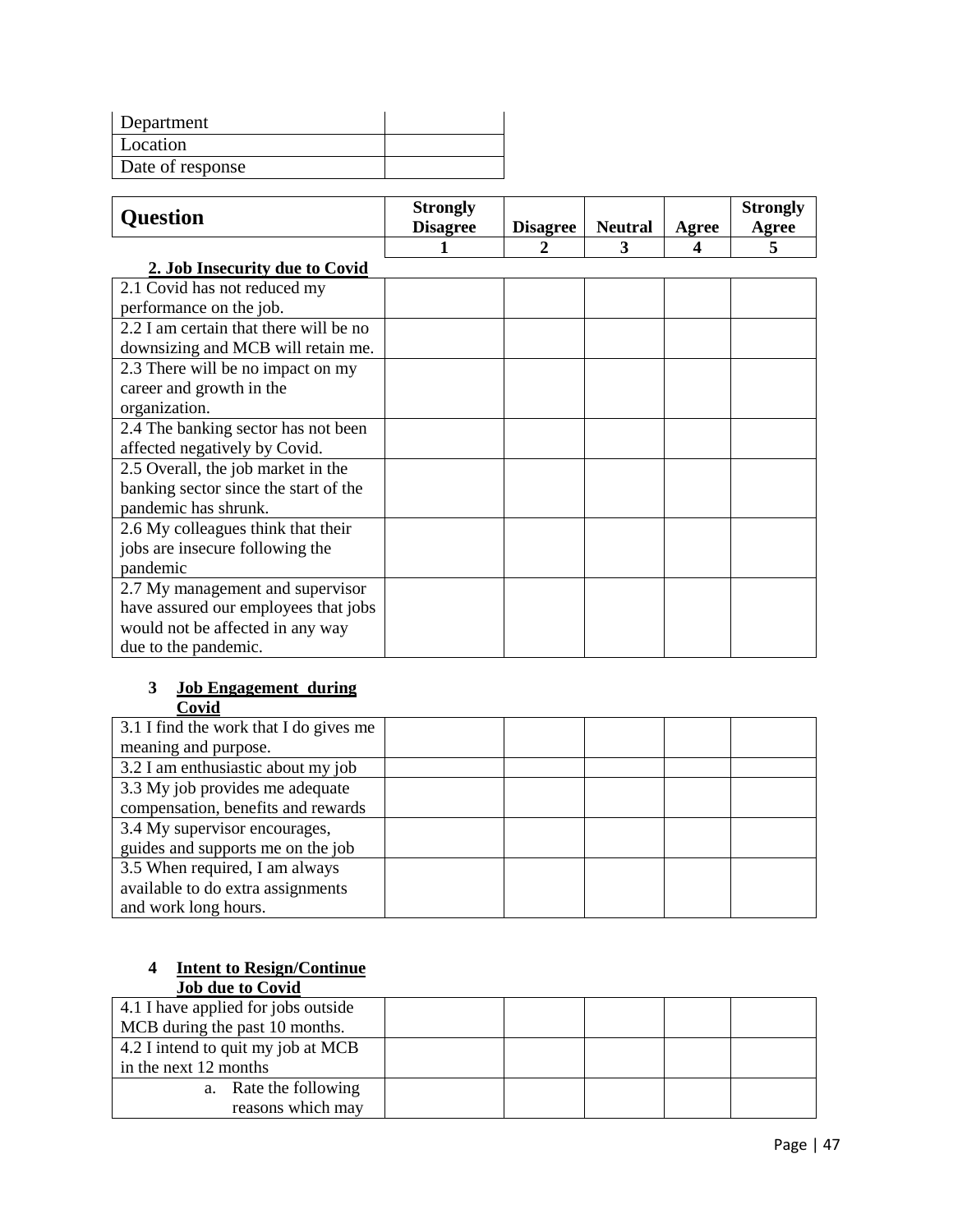| be causing you job<br>dissatisfaction<br>during the year<br>2020:<br>Less Salary and<br>a.<br><b>Allowances</b><br><b>Inadequate Benefits</b><br>b.<br>Long Working hours<br>c.<br><b>Improper Leave policy</b><br>d.<br><b>Incompetent Supervisor</b><br>e.<br>f.<br>Poor Working<br>Environment<br><b>Unfair Supervisor</b><br>g.<br>h. Lack of Training<br>Lack of Career Growth<br>i.<br>Unfair appraisal<br>1.<br>Less annual increments<br>k.<br>and bonus<br>Inconsiderate<br>1.<br>management |  |  |  |
|-------------------------------------------------------------------------------------------------------------------------------------------------------------------------------------------------------------------------------------------------------------------------------------------------------------------------------------------------------------------------------------------------------------------------------------------------------------------------------------------------------|--|--|--|
|                                                                                                                                                                                                                                                                                                                                                                                                                                                                                                       |  |  |  |
| 4.4 I will quit MCB if the current<br>conditions get even a little worse                                                                                                                                                                                                                                                                                                                                                                                                                              |  |  |  |
| 4.5 I feel that other banks offer<br>better compensation and benefits.                                                                                                                                                                                                                                                                                                                                                                                                                                |  |  |  |

## **1. Management of Covid by**

| P. |  |
|----|--|
|----|--|

| 1.1 Overall, the<br>management handled the<br>problems caused by<br>Covid very well.<br>1.2 Clear directions,<br>circulars and procedures<br>were put in place and<br>communicated to<br>employees, advising<br>them how to handle the<br>Covid crisis<br>1.3 All employees are aware<br>of the these directions<br>and procedures.<br>1.4 Measures have been<br>taken to ensure<br>sanitization of offices<br>and workplaces.<br>1.5 Measures have been<br>taken to ensure that<br>employees comply with<br>instructions and | ww |  |  |  |
|-------------------------------------------------------------------------------------------------------------------------------------------------------------------------------------------------------------------------------------------------------------------------------------------------------------------------------------------------------------------------------------------------------------------------------------------------------------------------------------------------------------------------------|----|--|--|--|
|                                                                                                                                                                                                                                                                                                                                                                                                                                                                                                                               |    |  |  |  |
|                                                                                                                                                                                                                                                                                                                                                                                                                                                                                                                               |    |  |  |  |
|                                                                                                                                                                                                                                                                                                                                                                                                                                                                                                                               |    |  |  |  |
|                                                                                                                                                                                                                                                                                                                                                                                                                                                                                                                               |    |  |  |  |
|                                                                                                                                                                                                                                                                                                                                                                                                                                                                                                                               |    |  |  |  |
|                                                                                                                                                                                                                                                                                                                                                                                                                                                                                                                               |    |  |  |  |
|                                                                                                                                                                                                                                                                                                                                                                                                                                                                                                                               |    |  |  |  |
|                                                                                                                                                                                                                                                                                                                                                                                                                                                                                                                               |    |  |  |  |
|                                                                                                                                                                                                                                                                                                                                                                                                                                                                                                                               |    |  |  |  |
|                                                                                                                                                                                                                                                                                                                                                                                                                                                                                                                               |    |  |  |  |
|                                                                                                                                                                                                                                                                                                                                                                                                                                                                                                                               |    |  |  |  |
|                                                                                                                                                                                                                                                                                                                                                                                                                                                                                                                               |    |  |  |  |
|                                                                                                                                                                                                                                                                                                                                                                                                                                                                                                                               |    |  |  |  |
|                                                                                                                                                                                                                                                                                                                                                                                                                                                                                                                               |    |  |  |  |
|                                                                                                                                                                                                                                                                                                                                                                                                                                                                                                                               |    |  |  |  |
|                                                                                                                                                                                                                                                                                                                                                                                                                                                                                                                               |    |  |  |  |
|                                                                                                                                                                                                                                                                                                                                                                                                                                                                                                                               |    |  |  |  |
|                                                                                                                                                                                                                                                                                                                                                                                                                                                                                                                               |    |  |  |  |
|                                                                                                                                                                                                                                                                                                                                                                                                                                                                                                                               |    |  |  |  |
|                                                                                                                                                                                                                                                                                                                                                                                                                                                                                                                               |    |  |  |  |
|                                                                                                                                                                                                                                                                                                                                                                                                                                                                                                                               |    |  |  |  |
|                                                                                                                                                                                                                                                                                                                                                                                                                                                                                                                               |    |  |  |  |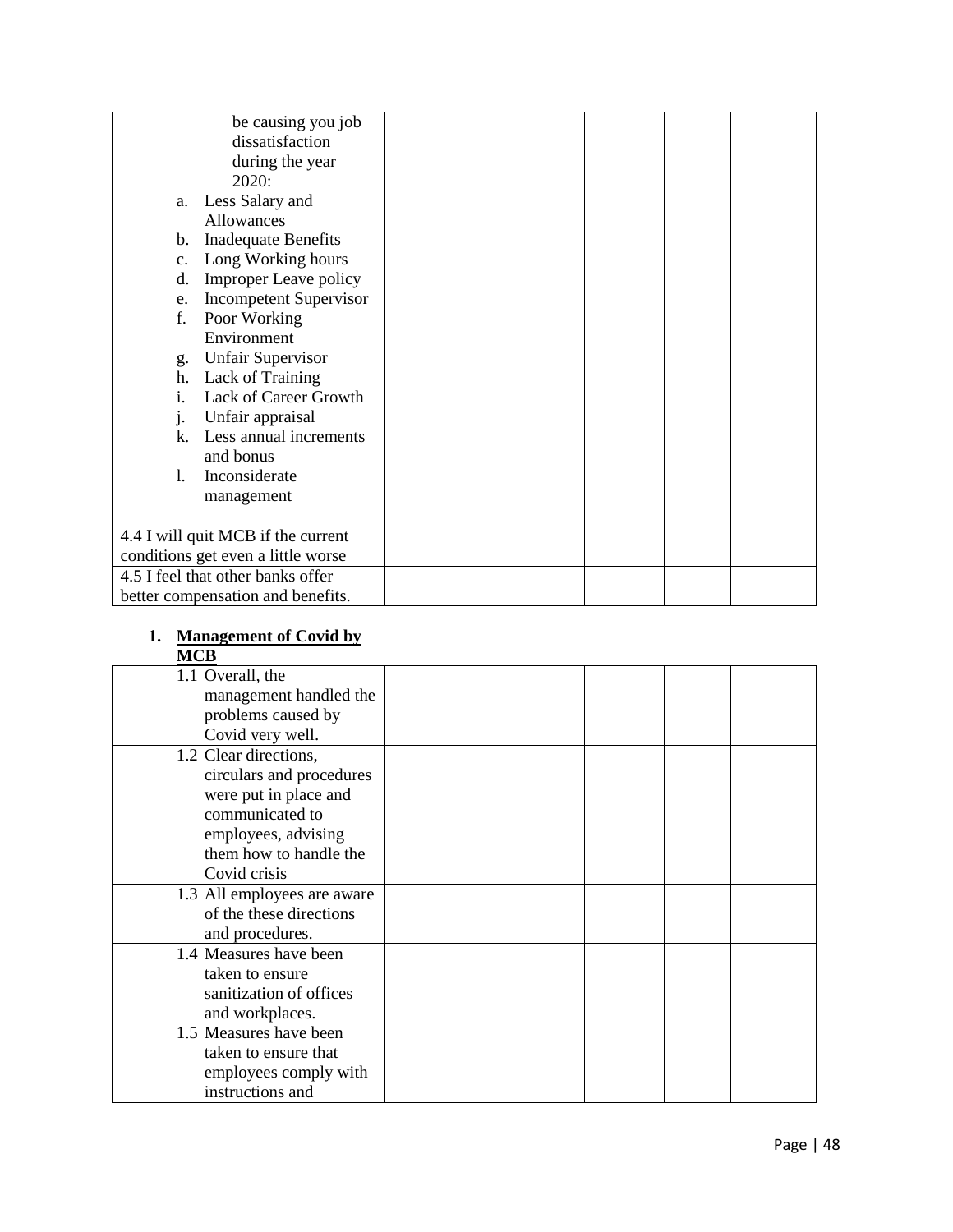| procedures during the                 |  |  |  |
|---------------------------------------|--|--|--|
| pandemic.                             |  |  |  |
| 1.6 The Leave Policy during           |  |  |  |
| Covid is appreciated by               |  |  |  |
| employees                             |  |  |  |
| 1.7 Complete medical                  |  |  |  |
| treatment is being                    |  |  |  |
| provided to employees                 |  |  |  |
| and family members                    |  |  |  |
| affected by Covid                     |  |  |  |
| 1.8 Masks, sanitizers,                |  |  |  |
| gloves, etc., were                    |  |  |  |
| provided in sufficient                |  |  |  |
| quantities to employees.              |  |  |  |
| 1.9 Senior management staff           |  |  |  |
| themselves adhered to                 |  |  |  |
| the policies and                      |  |  |  |
| procedures during Covid               |  |  |  |
| and were role models.                 |  |  |  |
| 1.10 The organization provided        |  |  |  |
| facilities to employees to work from  |  |  |  |
| home e.g. internet, laptop/computer,  |  |  |  |
| training, transport for extended work |  |  |  |
| hours at the office, etc.             |  |  |  |
| 1.11 During Covid, the number of      |  |  |  |
| hours worked has increased            |  |  |  |
| 1.12 During Covid, Work From          |  |  |  |
| Home improved output and              |  |  |  |
| efficiency                            |  |  |  |
| 1.13 During Covid, Work From          |  |  |  |
| Home affected my family and home      |  |  |  |
| negatively                            |  |  |  |
| 1.14 I am facing higher stress from   |  |  |  |
| work during Covid                     |  |  |  |

| 1.15 It was easy to Work From       |  |  |  |
|-------------------------------------|--|--|--|
| Home                                |  |  |  |
|                                     |  |  |  |
| 1.16 Maintaining the required level |  |  |  |
| of communication with my            |  |  |  |
| team/colleagues and seniors was     |  |  |  |
| easy                                |  |  |  |
| 1.17 Managing remote working,       |  |  |  |
| internet, technology and            |  |  |  |
| communication tools was easy        |  |  |  |
| 1.18 My work-life balance was not   |  |  |  |
| disturbed during Covid              |  |  |  |
|                                     |  |  |  |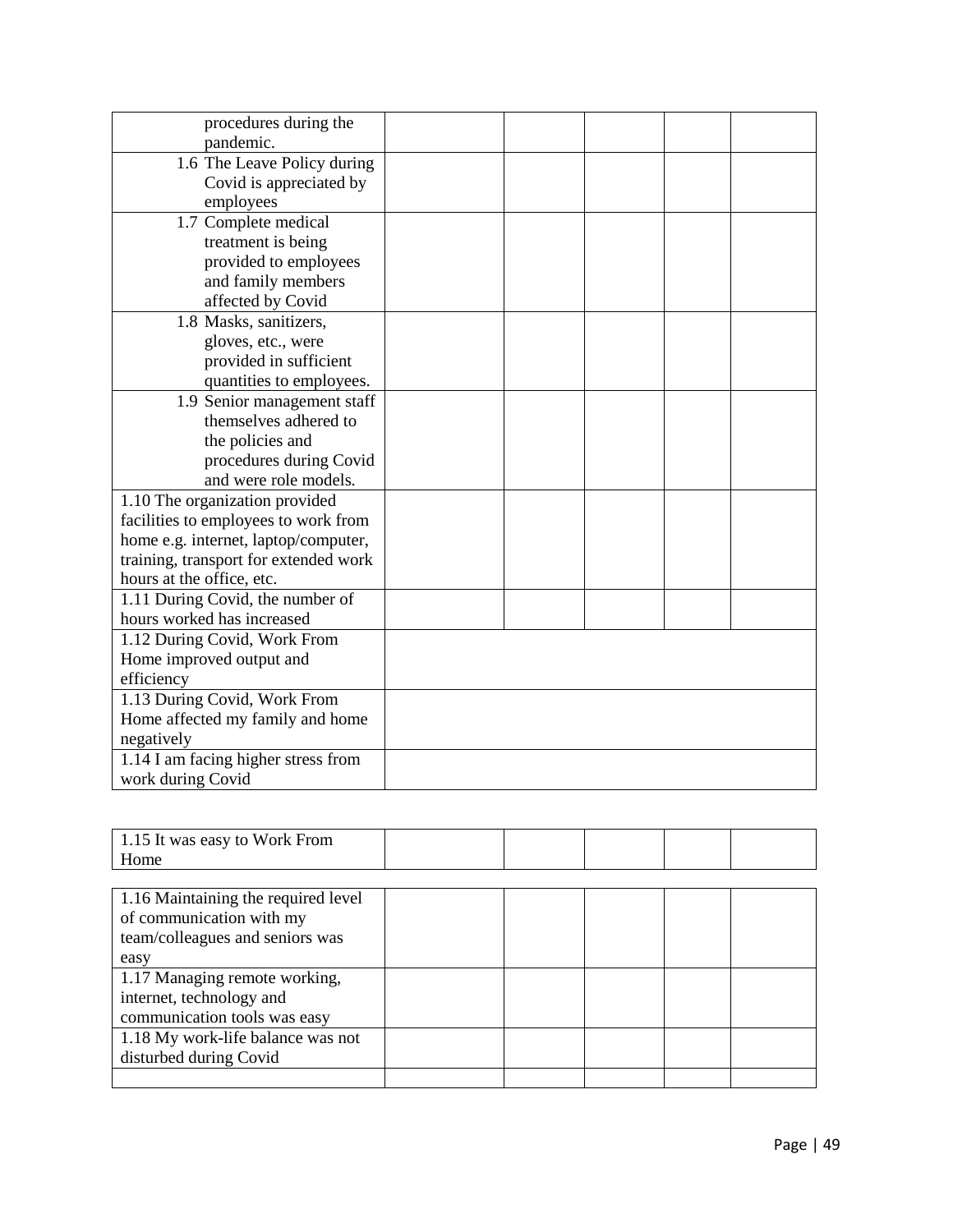# <span id="page-9-1"></span><span id="page-9-0"></span>6 Appendix

# Tables

Count of 1.1 Overall, the management handled the problems caused by Covid - 19 very well. Column Labels

| Strongly |  |  |  |                                                   |                                              |
|----------|--|--|--|---------------------------------------------------|----------------------------------------------|
|          |  |  |  |                                                   |                                              |
|          |  |  |  |                                                   |                                              |
|          |  |  |  | --------------<br>Disagree Disagree Neutral Agree | Strongly Grand<br>Agree Total<br>19 1 5 5 37 |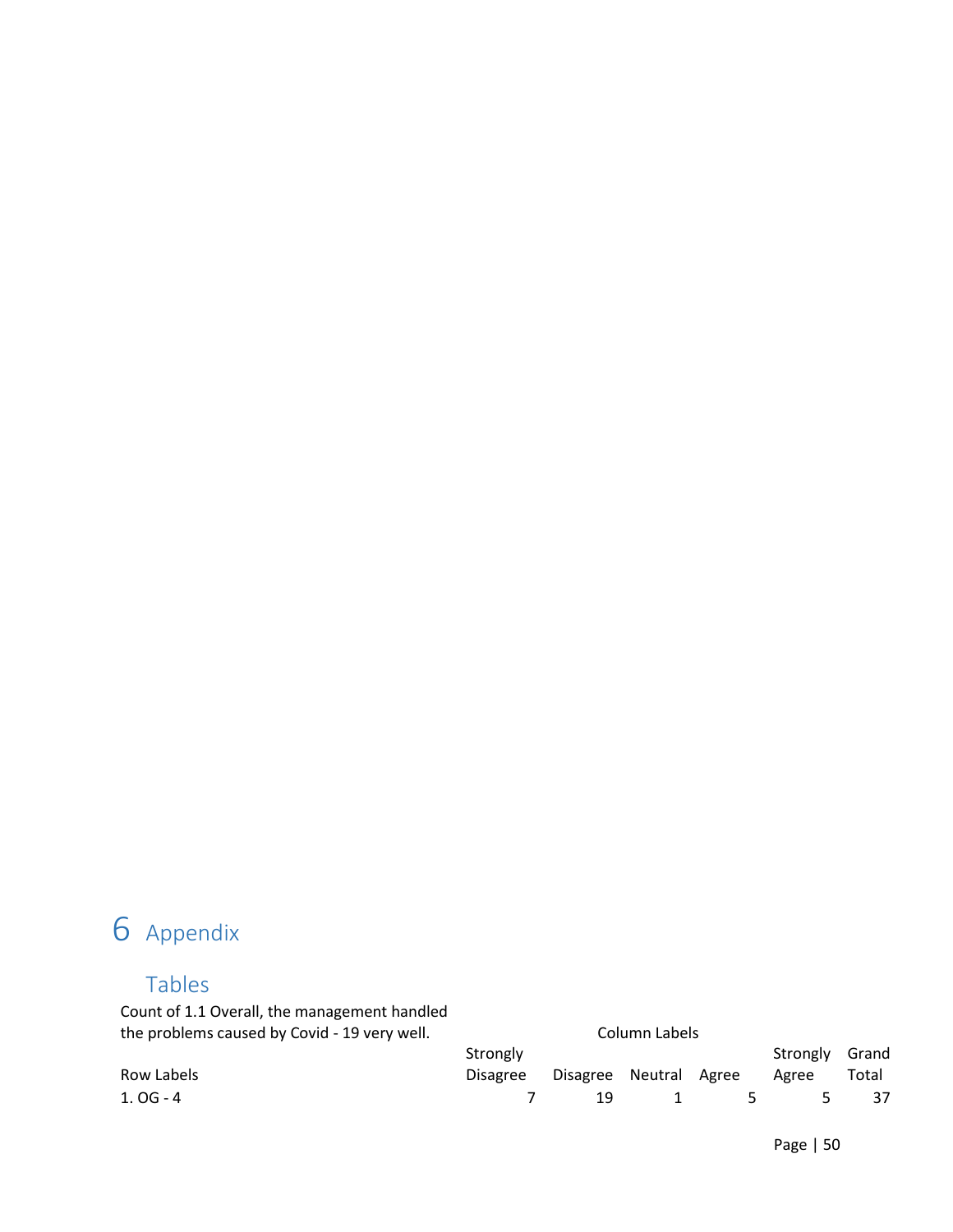| $2.0G - 3$         | 14 | 43  |    | 15  | 15 | 91  |
|--------------------|----|-----|----|-----|----|-----|
| $3.0G - 2$         | 8  | 14  |    | 6   | 6  | 34  |
| 4. $OG - 1$        | 10 | 18  |    | 6   | 7  | 41  |
| 5. AVP             | 24 | 25  | 1  | 12  | 10 | 65  |
| 6. FVP             | 8  | 16  |    | 5   | 6  | 34  |
| 7. VP              | 3  | 2   | 1  | 2   | 1  | 9   |
| 8. SVP             | 7  | 3   | 1  | 2   | 1  | 13  |
| <b>9. EVP</b>      |    |     |    |     | 3  | 4   |
| <b>Grand Total</b> | 81 | 132 | 5. | 103 | 7  | 328 |

Count of 1.2 Clear directions, circulars and procedures were put in place and communicated to employees, advising them how to handle the Covid - 19 crisis. Column Labels

|                    |                 |         |       | Strongly | Grand |
|--------------------|-----------------|---------|-------|----------|-------|
| Row Labels         | <b>Disagree</b> | Neutral | Agree | Agree    | Total |
| $1.0G - 4$         | 20              | 12      | 4     | 1        | 37    |
| $2.0G - 3$         | 54              | 21      | 15    | 1        | 91    |
| $3.0G - 2$         | 17              | 13      | 4     |          | 34    |
| 4. $OG - 1$        | 23              | 12      | 6     |          | 41    |
| 5. AVP             | 37              | 18      | 7     | 3        | 65    |
| 6. FVP             | 12              | 13      | 5     | 4        | 34    |
| 7. VP              | 5               | 2       |       | 2        | 9     |
| 8. SVP             | 7               | 3       | 3     |          | 13    |
| <b>9. EVP</b>      |                 | 1       | 1     | 2        | 4     |
| <b>Grand Total</b> | 175             | 95      | 45    | 13       | 328   |

| Count of 1.3 All employees are aware of the<br>these directions and procedures. |                 |                 | Column Labels |       |          |       |
|---------------------------------------------------------------------------------|-----------------|-----------------|---------------|-------|----------|-------|
|                                                                                 | Strongly        |                 |               |       | Strongly | Grand |
| Row Labels                                                                      | <b>Disagree</b> | <b>Disagree</b> | Neutral       | Agree | Agree    | Total |
| $1.0G - 4$                                                                      | 11              | 10              |               | 14    |          | 37    |
| $2.0G - 3$                                                                      | 21              | 37              |               | 30    | 3        | 91    |
| $3.0G - 2$                                                                      | 8               | 13              |               | 12    |          | 34    |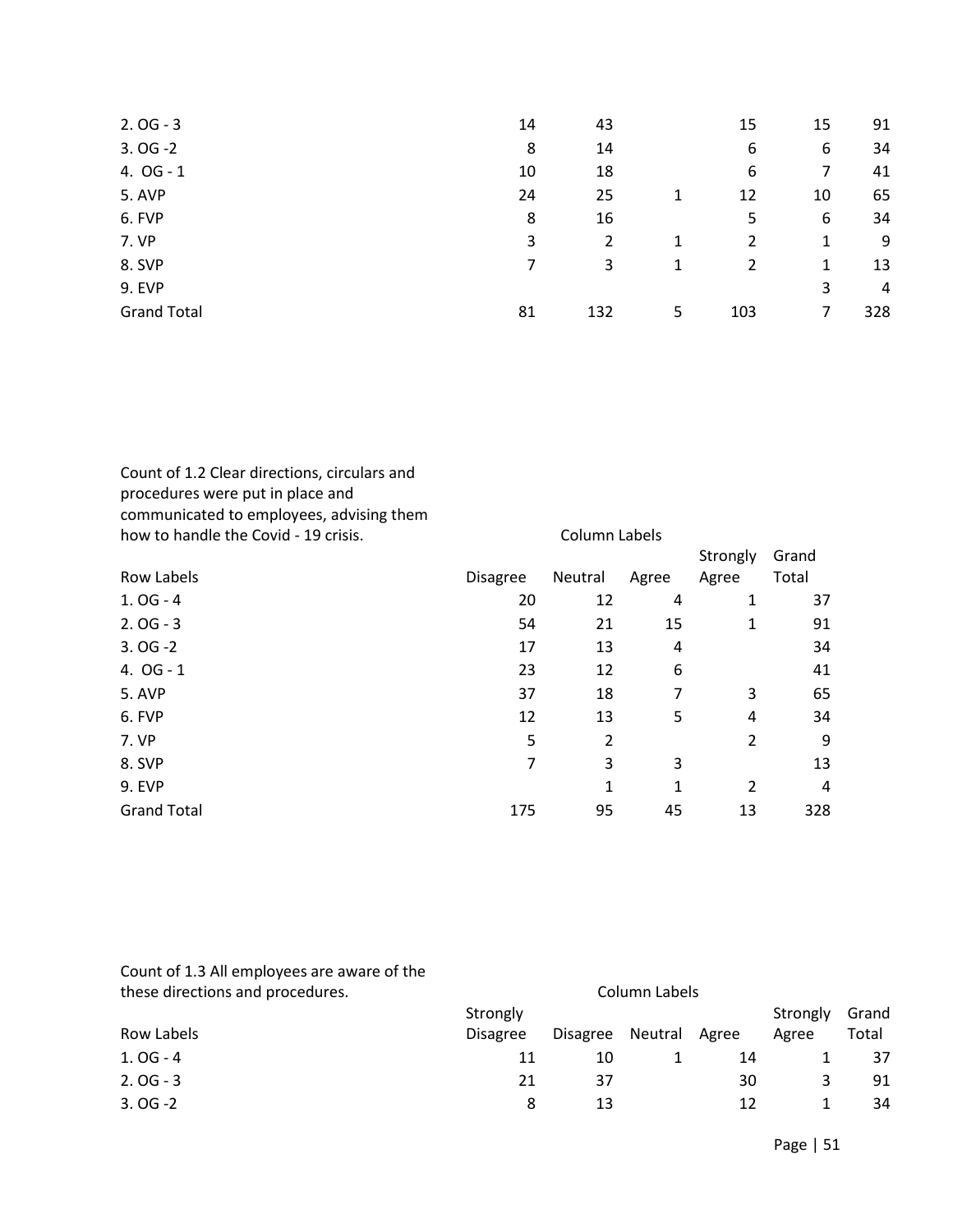| 4. $OG - 1$        | 12 | 14  |   | 15  |    | 41  |
|--------------------|----|-----|---|-----|----|-----|
| <b>5. AVP</b>      | 20 | 19  | 4 | 18  | 4  | 65  |
| 6. FVP             | 8  | 8   | 2 | 12  | 4  | 34  |
| 7. VP              |    |     |   | 6   | 1  | 9   |
| 8. SVP             | 3  | 5.  |   | 4   |    | 13  |
| <b>9. EVP</b>      |    | 1   |   |     | 1  | 4   |
| <b>Grand Total</b> | 84 | 108 | 9 | 112 | 15 | 328 |

| ensure sanitization of offices and workplaces. |                 | Column Labels   |         |       |          |       |
|------------------------------------------------|-----------------|-----------------|---------|-------|----------|-------|
|                                                | Strongly        |                 |         |       | Strongly | Grand |
| Row Labels                                     | <b>Disagree</b> | <b>Disagree</b> | Neutral | Agree | Agree    | Total |
| $1.0G - 4$                                     | 11              | 24              | 1       | 2     | 2        | 37    |
| $2.0G - 3$                                     | 19              | 51              | 12      | 12    | 11       | 91    |
| $3.0G - 2$                                     | 11              | 13              | 4       | 4     | 5        | 34    |
| 4. $OG - 1$                                    | 12              | 20              | 5       | 5     | 4        | 41    |
| 5. AVP                                         | 14              | 44              | 1       | 1     | 6        | 65    |
| 6. FVP                                         | 10              | 17              | 5       | 5     | 2        | 34    |
| 7. VP                                          | 2               | 5               | 1       |       | 1        | 9     |
| 8. SVP                                         | 2               | 9               | 1       |       | 1        | 13    |
| <b>9. EVP</b>                                  |                 | 1               | 1       | 1     | 1        | 4     |
| <b>Grand Total</b>                             | 81              | 222             | 10      | 10    | 15       | 328   |

| Count of 1.5 Measures have been taken to |
|------------------------------------------|
| ensure that employees comply with        |
| instructions and procedures during the   |
| pandemic.                                |

| pandemic.     |                 |                 | Column Labels |       |               |       |
|---------------|-----------------|-----------------|---------------|-------|---------------|-------|
|               | Strongly        |                 |               |       | Strongly      | Grand |
| Row Labels    | <b>Disagree</b> | <b>Disagree</b> | Neutral       | Agree | Agree         | Total |
| $1.0G - 4$    | 9               | 26              |               |       |               | 37    |
| $2.0G - 3$    | 18              | 72              |               |       |               | 91    |
| $3.0G - 2$    | 10              | 24              |               |       |               | 34    |
| 4. $OG - 1$   | 11              | 30              |               |       |               | 41    |
| <b>5. AVP</b> | 14              | 44              | 3             |       | $\mathcal{P}$ | 65    |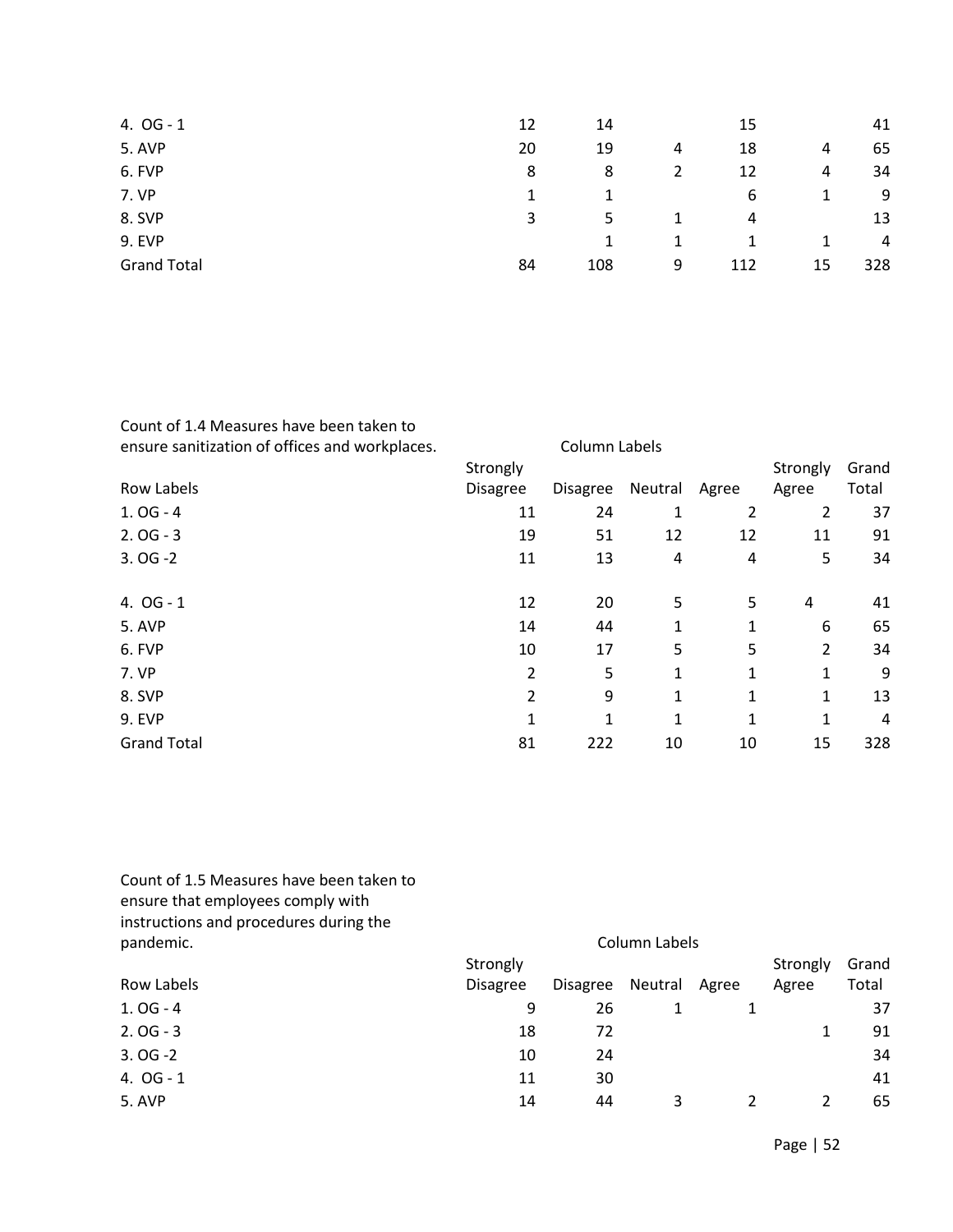| 6. FVP             | 10 | 17  | 1            | 4  | 2 | 34  |
|--------------------|----|-----|--------------|----|---|-----|
| 7. VP              |    | 6   |              |    | ᅩ | 9   |
| 8. SVP             |    | 9   | $\mathbf{1}$ |    | ᅩ | 13  |
| <b>9. EVP</b>      |    |     |              |    |   | 4   |
| <b>Grand Total</b> | 75 | 228 | 6            | 10 | 9 | 328 |

#### Count of 1.6 The Leave Policy during Covid - 19 is appreciated by employees **Column Labels** Column Labels Row Labels **Strongly** Disagree Disagree Neutral Agree Strongly Grand Agree Total 1. OG - 4 37 2. OG - 3 32 17 40 1 1 91  $3.0G - 2$  34 4. OG - 1 21 10 9 1 41 5. AVP 35 20 4 5 1 65 6. FVP 2 3 3 3 4 7. VP 4 2 2 1 9 8. SVP 8 3 3 1 1 1 3 9. EVP 2 1 4 Grand Total 150 75 78 18 7 328

Count of 1.7 Complete medical treatment is being provided to employees and family

| members affected by Covid - 19. |                 |                 | Column Labels |       |          |       |
|---------------------------------|-----------------|-----------------|---------------|-------|----------|-------|
|                                 | Strongly        |                 |               |       | Strongly | Grand |
| Row Labels                      | <b>Disagree</b> | <b>Disagree</b> | Neutral       | Agree | Agree    | Total |
| $1.0G - 4$                      | 18              | 18              |               |       | 1        | 37    |
| $2.0G - 3$                      | 33              | 57              |               |       | 1        | 91    |
| $3.0G - 2$                      | 19              | 15              |               |       |          | 34    |
| 4. $OG - 1$                     | 22              | 19              |               |       |          | 41    |
|                                 |                 |                 |               |       |          |       |
| 5. AVP                          | 38              | 24              |               | 2     | 1        | 65    |
| 6. FVP                          | 18              | 10              | 1             | 4     | 1        | 34    |
| 7. VP                           | 5               | 2               | 1             | 1     |          | 9     |
|                                 |                 |                 |               |       |          |       |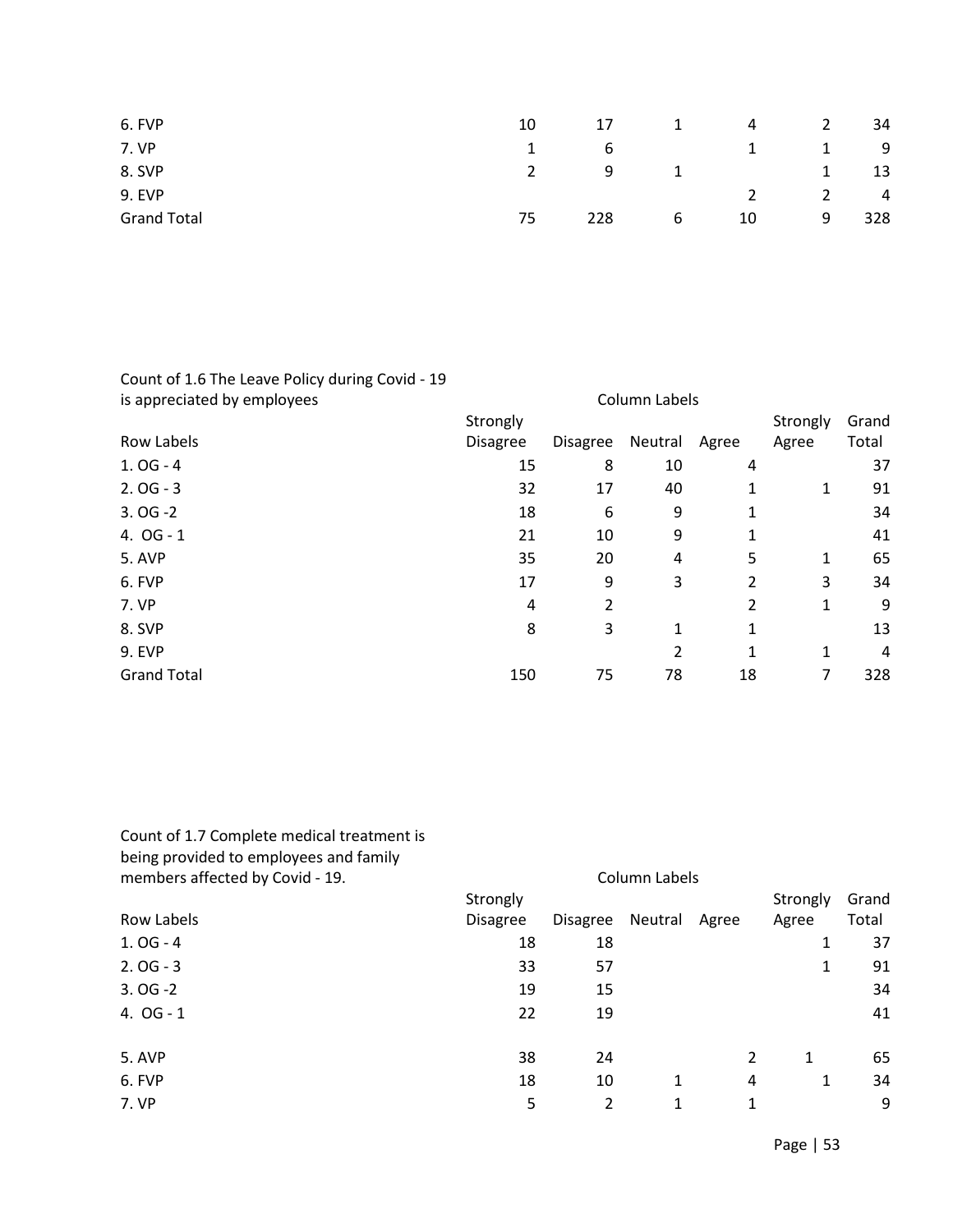| 8. SVP             |     | $9 \qquad \qquad 3$ |           | 13          |
|--------------------|-----|---------------------|-----------|-------------|
| 9. EVP             |     | $\overline{2}$      |           | $1 \quad 4$ |
| <b>Grand Total</b> | 163 | 150                 | 3 7 5 328 |             |

| Count of 1.8 Masks, sanitizers, gloves, etc.,<br>were provided in sufficient quantities to |                 |               |                |                |       |
|--------------------------------------------------------------------------------------------|-----------------|---------------|----------------|----------------|-------|
| employees.                                                                                 |                 | Column Labels |                |                |       |
|                                                                                            |                 |               |                | Strongly       | Grand |
| Row Labels                                                                                 | <b>Disagree</b> | Neutral       | Agree          | Agree          | Total |
| $1.0G - 4$                                                                                 | 33              |               | 2              | 2              | 37    |
| $2.0G - 3$                                                                                 | 89              |               | 1              | 1              | 91    |
| $3.0G - 2$                                                                                 | 33              |               | 1              |                | 34    |
| 4. $OG - 1$                                                                                | 40              |               | 1              |                | 41    |
|                                                                                            |                 |               |                |                |       |
| 5. AVP                                                                                     | 58              |               | $\overline{2}$ | 5              | 65    |
| 6. FVP                                                                                     | 27              |               | 5              | $\overline{2}$ | 34    |
| 7. VP                                                                                      | 6               | 1             | $\mathbf{1}$   | $\mathbf{1}$   | 9     |
| 8. SVP                                                                                     | 11              |               | 1              | 1              | 13    |
| <b>9. EVP</b>                                                                              |                 | 3             |                | 1              | 4     |
| <b>Grand Total</b>                                                                         | 297             | 4             | 14             | 13             | 328   |

Count of 1.9 Senior management staff themselves adhered to the policies and procedures during Covid - 19 and were role models. Column Labels

|             | Strongly        |                 |         |       | Strongly | Grand |
|-------------|-----------------|-----------------|---------|-------|----------|-------|
| Row Labels  | <b>Disagree</b> | <b>Disagree</b> | Neutral | Agree | Agree    | Total |
| $1.0G - 4$  | 9               | 16              | 11      | 1     |          | 37    |
| $2.0G - 3$  | 18              | 32              | 40      |       | 1        | 91    |
| $3.0G - 2$  | 10              | 15              | 9       |       |          | 34    |
| 4. $OG - 1$ | 11              | 21              | 9       |       |          | 41    |
| 5. AVP      | 14              | 41              | 6       | 2     | 2        | 65    |
| 6. FVP      | 10              | 16              | 2       | 2     | 4        | 34    |
| 7. VP       | 1               | 6               |         |       | 1        | 9     |
|             |                 |                 |         |       |          |       |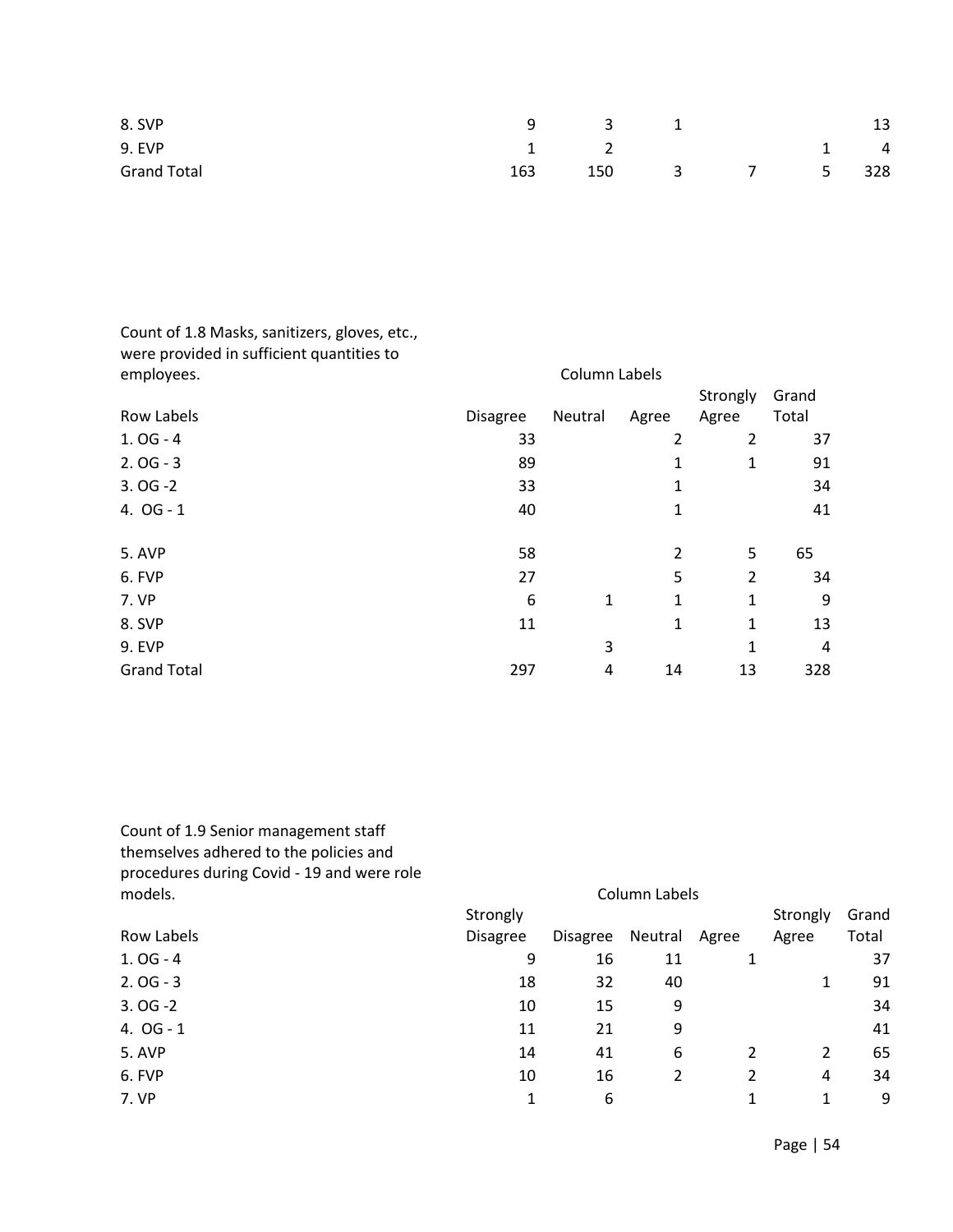| 8. SVP             |    | $2 \qquad \qquad 9$ |    |                 |             | 13 |
|--------------------|----|---------------------|----|-----------------|-------------|----|
| 9. EVP             |    |                     |    |                 | $2 \t2 \t4$ |    |
| <b>Grand Total</b> | 75 | 156                 | 79 | $8\overline{)}$ | 10 328      |    |

Count of 1.10 The organization provided facilities to employees to work from home e.g. internet, laptop/computer, training, transport

| for extended work hours at the office, etc. |                 |                 | Column Labels |       |          |       |
|---------------------------------------------|-----------------|-----------------|---------------|-------|----------|-------|
|                                             | Strongly        |                 |               |       | Strongly | Grand |
| <b>Row Labels</b>                           | <b>Disagree</b> | <b>Disagree</b> | Neutral       | Agree | Agree    | Total |
| $1.0G - 4$                                  | 8               | 27              |               |       | 2        | 37    |
| $2.0G - 3$                                  | 15              | 75              |               |       | 1        | 91    |
| $3.0G - 2$                                  | 9               | 25              |               |       |          | 34    |
| 4. OG - 1                                   | 11              | 30              |               |       |          | 41    |
| 5. AVP                                      | 21              | 38              | 1             |       | 5        | 65    |
| 6. FVP                                      | 10              | 20              |               | 1     | 3        | 34    |
| 7. VP                                       | 4               | 3               |               | 1     | 1        | 9     |
| 8. SVP                                      | 6               | 5               |               |       | 2        | 13    |
| 9. EVP                                      |                 |                 |               | 3     | 1        | 4     |
| <b>Grand Total</b>                          | 84              | 223             | 1             | 5     | 15       | 328   |
|                                             |                 |                 |               |       |          |       |

Count of 1.11 During Covid - 19, the number of hours worked has increased and a state of the Column Labels

| Row Labels  | Strongly<br><b>Disagree</b> | <b>Disagree</b> | Neutral | Agree | Strongly<br>Agree | Grand<br>Total |
|-------------|-----------------------------|-----------------|---------|-------|-------------------|----------------|
| $1.0G - 4$  | 3                           |                 | 2       | 23    | 9                 | 37             |
| $2.0G - 3$  | 3                           |                 | 1       | 70    | 17                | 91             |
| $3.0G - 2$  | 1                           |                 | 1       | 26    | 6                 | 34             |
| 4. $OG - 1$ | $\overline{2}$              |                 | 1       | 28    | 10                | 41             |
| 5. AVP      | 6                           |                 |         | 38    | 21                | 65             |
| 6. FVP      |                             | 1               | 3       | 19    | 10                | 34             |
| 7. VP       |                             |                 |         | 5     | 2                 | 9              |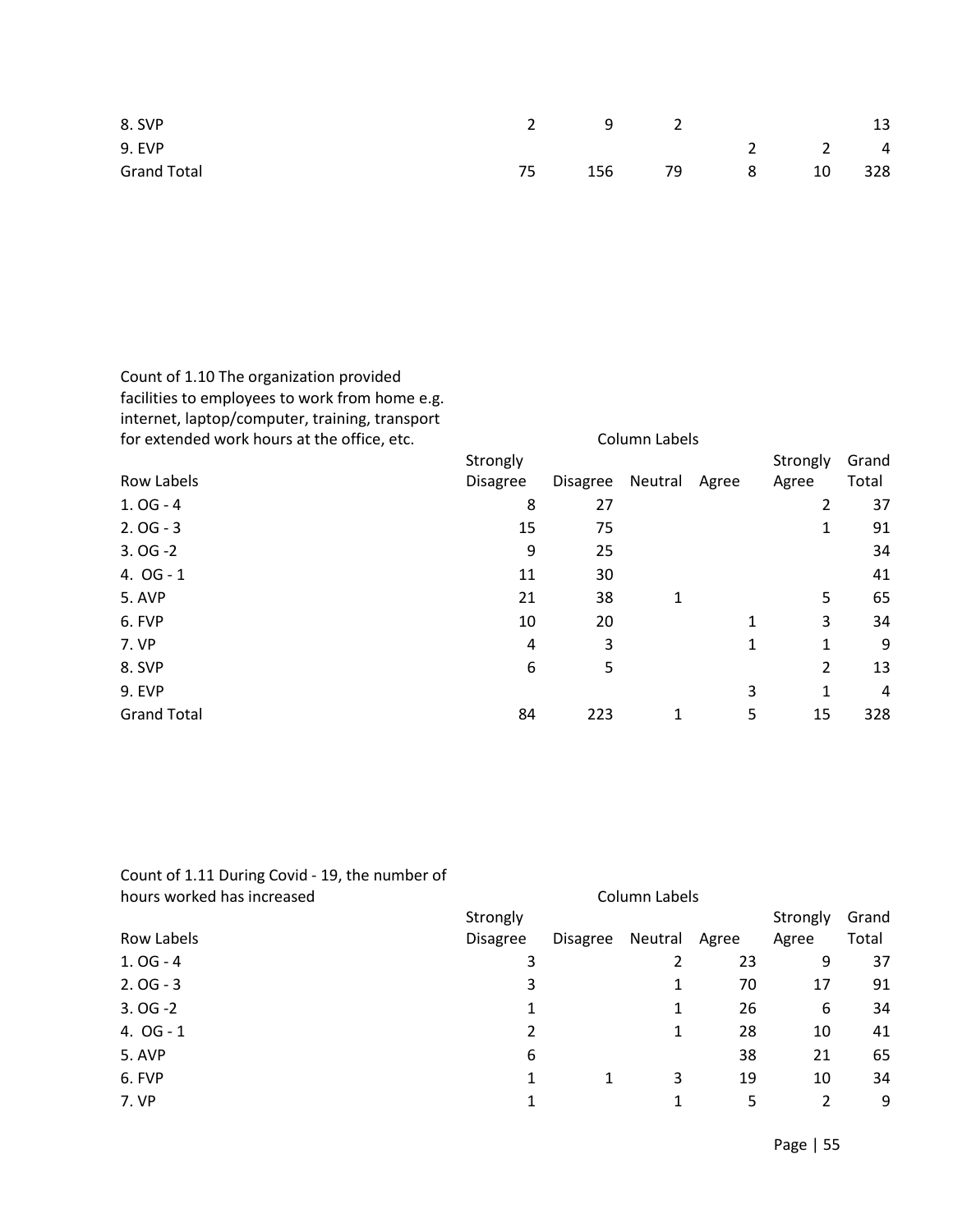| 8. SVP             |    |                |   |     | $7 \quad 3$                         | 13 |
|--------------------|----|----------------|---|-----|-------------------------------------|----|
| <b>9. EVP</b>      |    |                |   |     | $1 \qquad \qquad 2 \qquad \qquad 4$ |    |
| <b>Grand Total</b> | 21 | $\overline{1}$ | 9 | 217 | 80 328                              |    |

# Count of 1.12 During Covid - 19, Work From

| Strongly        |                 |                |   | Strongly                       | Grand |
|-----------------|-----------------|----------------|---|--------------------------------|-------|
| <b>Disagree</b> | <b>Disagree</b> |                |   | Agree                          | Total |
| 16              | 8               | 13             |   |                                | 37    |
| 32              | 18              | 41             |   |                                | 91    |
| 18              | 6               | 10             |   |                                | 34    |
| 21              | 10              | 10             |   |                                | 41    |
| 38              | 21              | 5              | 1 |                                | 65    |
| 22              | 9               | 2              |   | 1                              | 34    |
| 4               | 3               | $\overline{2}$ |   |                                | 9     |
| 9               | 3               |                |   | 1                              | 13    |
| 1               | 1               | 1              | 1 |                                | 4     |
| 161             | 79              | 84             | 2 | 2                              | 328   |
|                 |                 |                |   | Column Labels<br>Neutral Agree |       |

## Count of 1.13 During Covid, Work From Home

| affected my family and home negatively | Column Labels   |                 |                |       |          |       |
|----------------------------------------|-----------------|-----------------|----------------|-------|----------|-------|
|                                        | Strongly        |                 |                |       | Strongly | Grand |
| Row Labels                             | <b>Disagree</b> | <b>Disagree</b> | Neutral        | Agree | Agree    | Total |
| $1.0G - 4$                             |                 | 3               | 2              | 23    | 9        | 37    |
| $2.0G - 3$                             |                 | 2               | 1              | 70    | 17       | 91    |
| $3.0G - 2$                             |                 |                 | 1              | 26    | 6        | 34    |
| 4. $OG - 1$                            |                 | 3               |                | 28    | 10       | 41    |
| 5. AVP                                 | 1               | 1               | $\overline{2}$ | 38    | 23       | 65    |
| 6. FVP                                 | 3               | 1               | 1              | 18    | 11       | 34    |
| 7. VP                                  |                 | 1               | 2              | 4     | 2        | 9     |
| 8. SVP                                 |                 |                 | 2              | 7     | 4        | 13    |
| <b>9. EVP</b>                          |                 | 1               | 2              |       |          | 4     |
| <b>Grand Total</b>                     | 5               | 13              | 13             | 215   | 82       | 328   |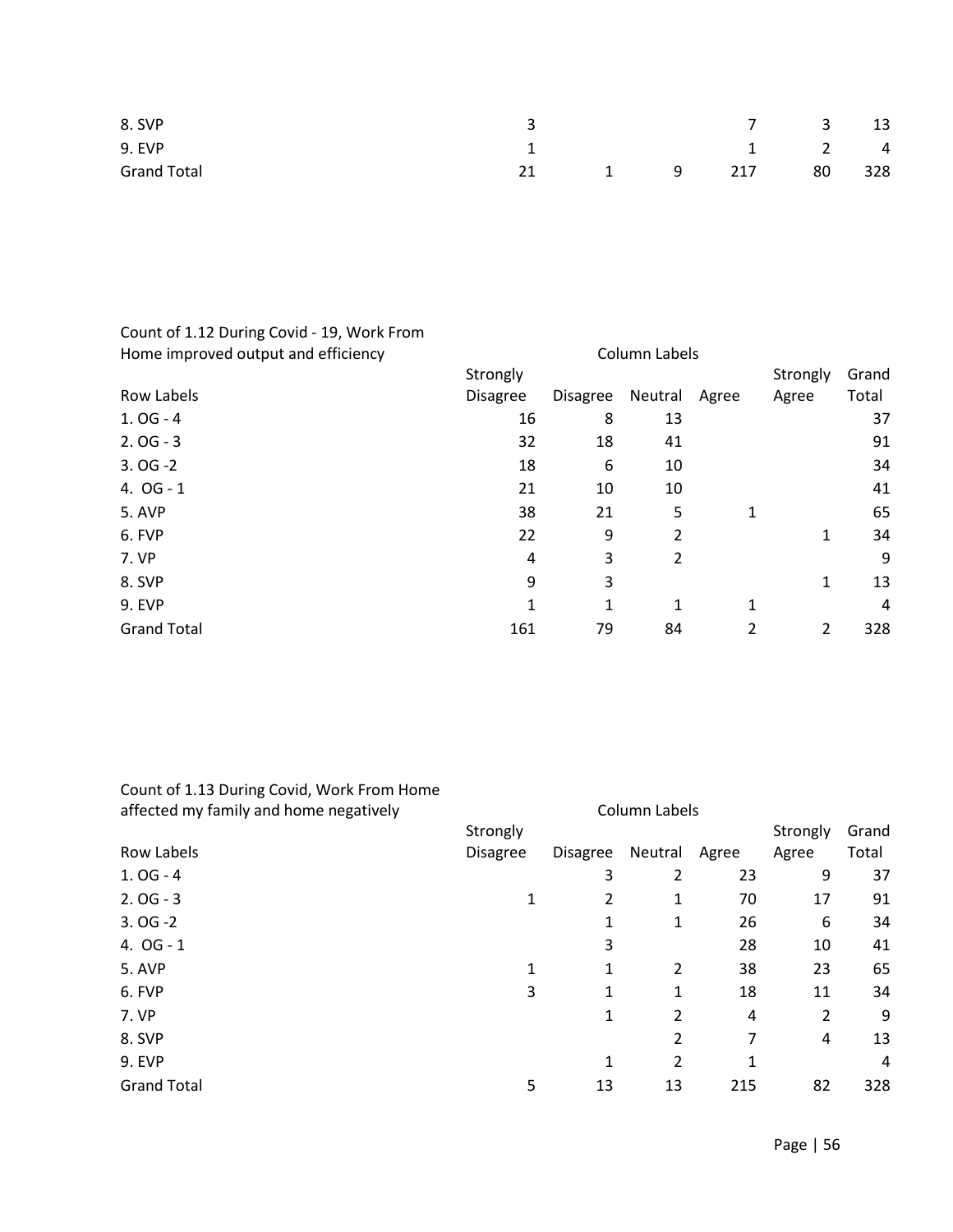| work during Covid - 19 | Column Labels   |                 |                |       |          |       |
|------------------------|-----------------|-----------------|----------------|-------|----------|-------|
|                        | Strongly        |                 |                |       | Strongly | Grand |
| Row Labels             | <b>Disagree</b> | <b>Disagree</b> | Neutral        | Agree | Agree    | Total |
| $1.0G - 4$             | 2               |                 | 13             | 8     | 14       | 37    |
| $2.0G - 3$             | 1               |                 | 42             | 17    | 31       | 91    |
| $3.0G - 2$             |                 |                 | 11             | 10    | 13       | 34    |
| 4. $OG - 1$            | 2               |                 | 10             | 9     | 20       | 41    |
| 5. AVP                 | 4               | 1               | 4              | 15    | 41       | 65    |
| 6. FVP                 | 4               |                 | 2              | 11    | 17       | 34    |
| 7. VP                  |                 |                 | 1              | 1     | 7        | 9     |
| 8. SVP                 | 1               |                 | 2              | 2     | 8        | 13    |
| <b>9. EVP</b>          |                 |                 | $\overline{2}$ | 1     | 1        | 4     |
| <b>Grand Total</b>     | 14              | 1               | 87             | 74    | 152      | 328   |

# Count of 1.14 I am facing higher stress from

| Count of 2.1 Covid -19 has reduced my |  |
|---------------------------------------|--|
| performance on the job.               |  |

| performance on the job. |                 | Column Labels   |         |       |          |       |
|-------------------------|-----------------|-----------------|---------|-------|----------|-------|
|                         | Strongly        |                 |         |       | Strongly | Grand |
| Row Labels              | <b>Disagree</b> | <b>Disagree</b> | Neutral | Agree | Agree    | Total |
| $1.0G - 4$              |                 | 2               | 10      | 8     | 17       | 37    |
| $2.0G - 3$              |                 | 1               | 40      | 17    | 33       | 91    |
| $3.0G - 2$              |                 |                 | 9       | 6     | 19       | 34    |
| 4. $OG - 1$             |                 | 2               | 9       | 10    | 20       | 41    |
| 5. AVP                  | 3               | 1               | 3       | 19    | 39       | 65    |
| 6. FVP                  | 4               | 2               | 4       | 6     | 18       | 34    |
| 7. VP                   |                 | 1               | 1       | 2     | 5        | 9     |
| 8. SVP                  | 2               |                 |         | 1     | 10       | 13    |
| <b>9. EVP</b>           |                 | 2               | 1       |       | 1        | 4     |
| <b>Grand Total</b>      | 7               | 6               | 77      | 76    | 162      | 328   |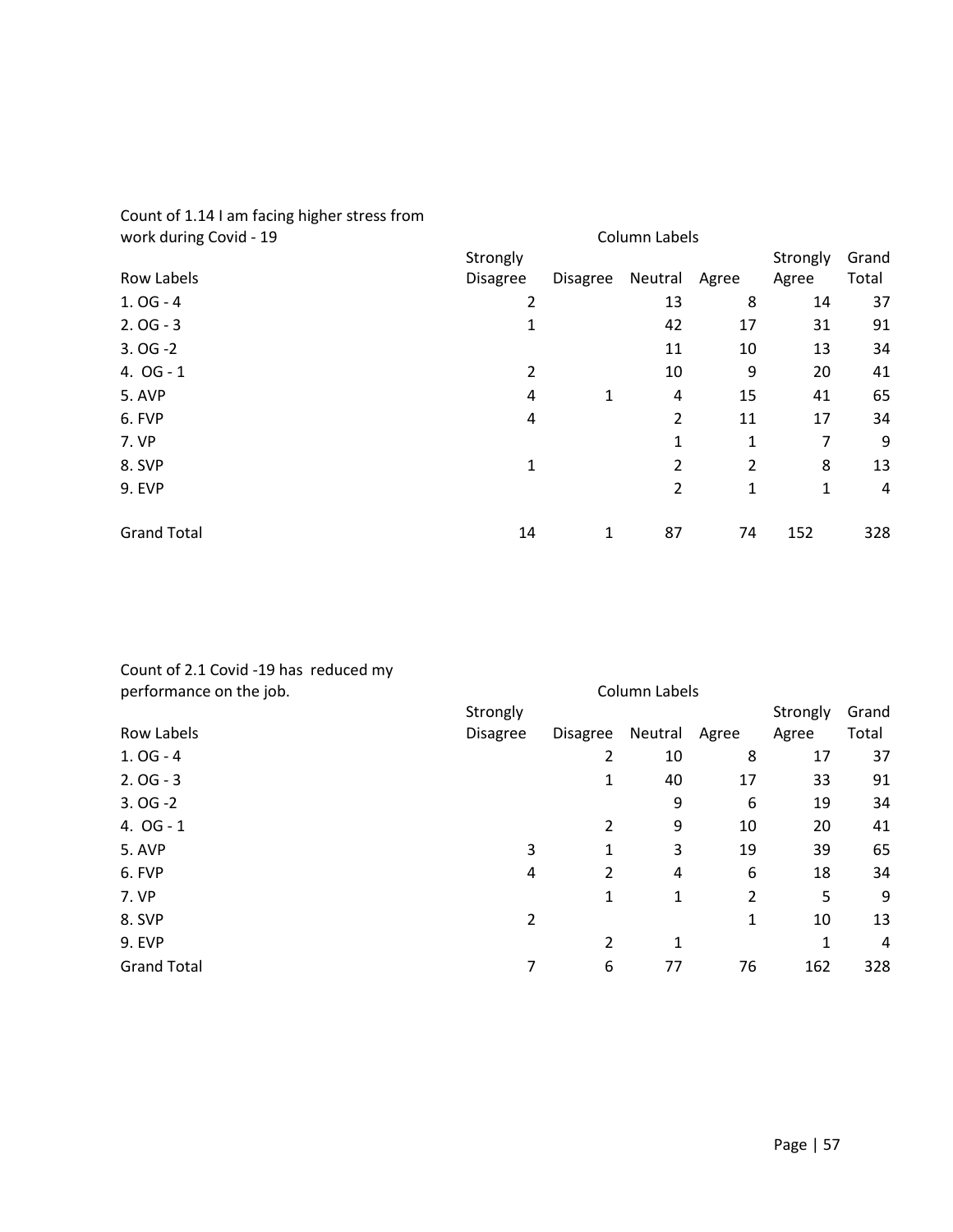Count of 2.2 I am certain that there will be no downsizing and company will retain me. Column Labels

| downsizing and company will retain me. | Column Labels |                 |              |       |          |       |
|----------------------------------------|---------------|-----------------|--------------|-------|----------|-------|
|                                        | Strongly      |                 |              |       | Strongly | Grand |
| Row Labels                             | Disagree      | <b>Disagree</b> | Neutral      | Agree | Agree    | Total |
| $1.0G - 4$                             | 6             | 17              | 13           | 1     | 1        | 37    |
| $2.0G - 3$                             | 14            | 35              | 41           | 1     | 1        | 91    |
| $3.0G - 2$                             | 8             | 16              | 10           | 1     | 1        | 34    |
| 4. $OG - 1$                            | 10            | 21              | 10           | 1     | 1        | 41    |
| 5. AVP                                 | 21            | 34              | 6            | 1     | 3        | 65    |
| 6. FVP                                 | 10            | 20              | 3            | 1     | 1        | 34    |
| 7. VP                                  | 4             | 3               | $\mathbf{1}$ | 1     | 1        | 9     |
| 8. SVP                                 | 6             | 5               | $\mathbf{1}$ | 1     | 1        | 13    |
| 9. EVP                                 | 1             | 1               | 1            | 2     | 1        | 4     |
| <b>Grand Total</b>                     | 79            | 151             | 87           | 5     | 6        | 328   |
|                                        |               |                 |              |       |          |       |

### Count of 2.3 There will be no impact on my career and growth in the organization. The column Labels career and growth in the organization.

| cared and growth in the organization. |                 |          | COMMITTED CIS |       |          |       |
|---------------------------------------|-----------------|----------|---------------|-------|----------|-------|
|                                       | Strongly        |          |               |       | Strongly | Grand |
| <b>Row Labels</b>                     | <b>Disagree</b> | Disagree | Neutral       | Agree | Agree    | Total |
| $1.0G - 4$                            |                 | 27       | 9             |       | 1        | 37    |
| $2.0G - 3$                            |                 | 76       | 15            |       |          | 91    |
| $3.0G - 2$                            |                 | 25       | 9             |       |          | 34    |
| 4. $OG - 1$                           |                 | 30       | 11            |       |          | 41    |
| 5. AVP                                |                 | 37       | 22            | 3     | 3        | 65    |
| 6. FVP                                | 3               | 20       | 9             | 1     | 1        | 34    |
| 7. VP                                 |                 | 4        | 4             |       | 1        | 9     |
| 8. SVP                                |                 | 5        | 6             | 1     | 1        | 13    |
| <b>9. EVP</b>                         |                 |          | 2             | 2     |          | 4     |
| <b>Grand Total</b>                    | 3               | 224      | 87            |       | 7        | 328   |
|                                       |                 |          |               |       |          |       |

| Count of 2.4 The banking sector has not been |                 |          |       |         |       |  |  |
|----------------------------------------------|-----------------|----------|-------|---------|-------|--|--|
| affected negatively by Covid.                | Column Labels   |          |       |         |       |  |  |
|                                              | Strongly        |          |       |         | Grand |  |  |
| Row Labels                                   | <b>Disagree</b> | Disagree | Agree | Neutral | Total |  |  |
| $1.0G - 4$                                   |                 |          | 19    |         | 37    |  |  |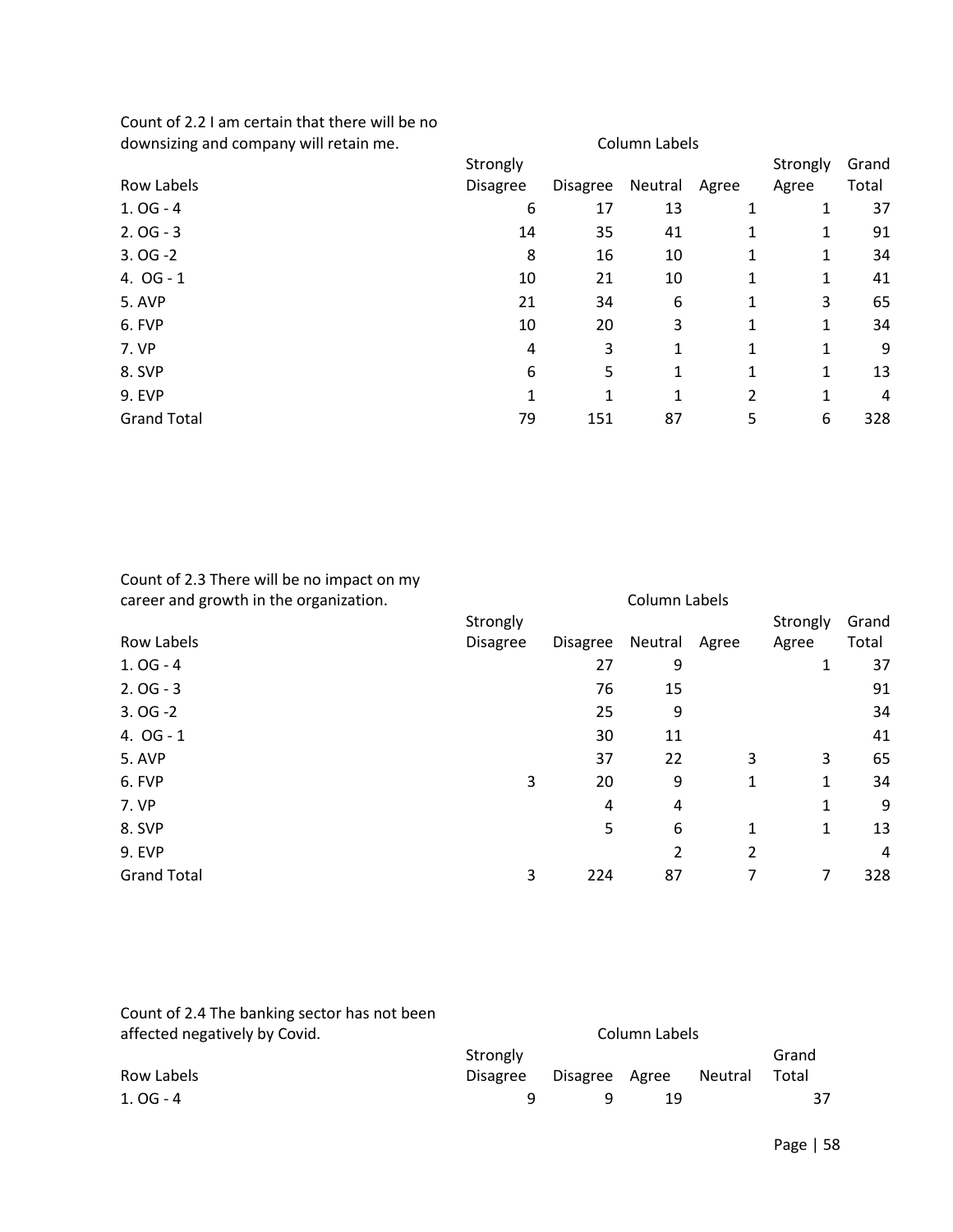| $2.0G - 3$         | 17 | 18 | 56  |   | 91  |
|--------------------|----|----|-----|---|-----|
| $3.0G - 2$         | 6  | 10 | 18  |   | 34  |
| 4. $OG - 1$        | 10 | 11 | 20  |   | 41  |
| 5. AVP             | 24 | 14 | 27  |   | 65  |
| 6. FVP             | 11 | 10 | 9   | 4 | 34  |
| 7. VP              | 3  | 2  | 4   |   | 9   |
| 8. SVP             | 5  | 2  | 6   |   | 13  |
| <b>9. EVP</b>      |    |    | 2   | 2 | 4   |
| <b>Grand Total</b> | 85 | 76 | 161 | 6 | 328 |

# Count of 2.5 Overall, the job market in the banking sector since the start of the pandemic

| has shrunk.        |          |                 | Column Labels |       |          |       |
|--------------------|----------|-----------------|---------------|-------|----------|-------|
|                    | Strongly |                 |               |       | Strongly | Grand |
| Row Labels         | Disagree | <b>Disagree</b> | Neutral       | Agree | Agree    | Total |
| $1.0G - 4$         | 1        |                 | 14            |       | 22       | 37    |
| $2.0G - 3$         |          |                 | 42            |       | 48       | 91    |
| $3.0G - 2$         |          |                 | 10            |       | 24       | 34    |
| 4. $OG - 1$        | 2        |                 | 10            |       | 29       | 41    |
| 5. AVP             | 1        | 3               | 6             | 1     | 54       | 65    |
| 6. FVP             |          |                 | 3             | 1     | 30       | 34    |
| 7. VP              |          |                 | 2             |       | 7        | 9     |
| 8. SVP             |          |                 | 1             |       | 12       | 13    |
| <b>9. EVP</b>      |          |                 | 4             |       |          | 4     |
| <b>Grand Total</b> | 5        | 3               | 92            | 2     | 226      | 328   |

| Count of 2.6 My colleagues think that their |                 |                 |         |       |          |       |  |
|---------------------------------------------|-----------------|-----------------|---------|-------|----------|-------|--|
| jobs are insecure following the pandemic    |                 | Column Labels   |         |       |          |       |  |
|                                             | Strongly        |                 |         |       | Strongly | Grand |  |
| <b>Row Labels</b>                           | <b>Disagree</b> | <b>Disagree</b> | Neutral | Agree | Agree    | Total |  |
| $1.0G - 4$                                  |                 |                 | 13      |       | 22       | 37    |  |
| $2.0G - 3$                                  |                 |                 | 42      |       | 49       | 91    |  |
| $3.0G - 2$                                  |                 |                 | 10      |       | 24       | 34    |  |
| 4. OG - 1                                   |                 |                 | 12      |       | 29       | 41    |  |
| 5. AVP                                      | 3               | 3               | 4       |       | 54       | 65    |  |
|                                             |                 |                 |         |       |          |       |  |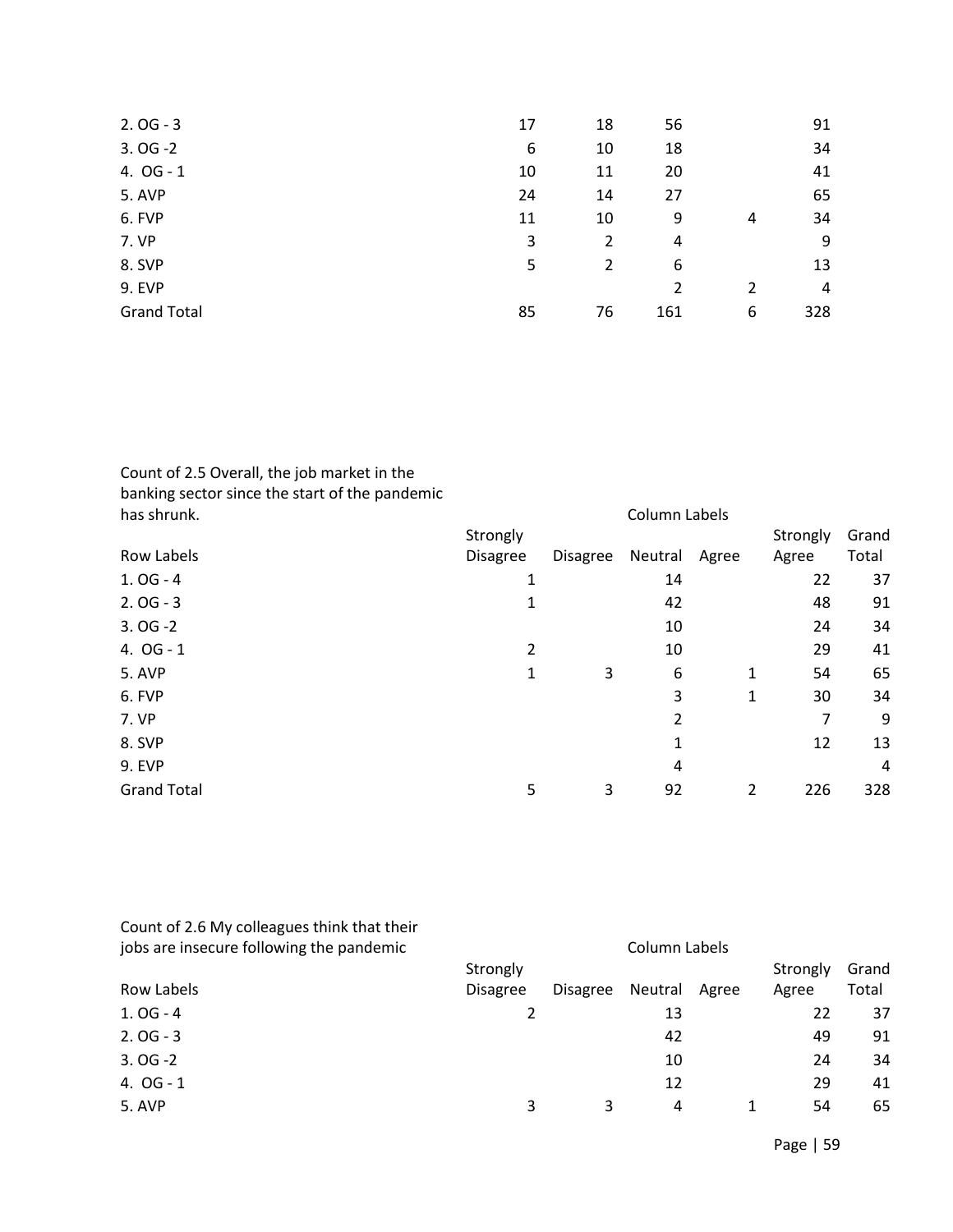| 6. FVP             |   |   | 3  |   | 30  | 34             |
|--------------------|---|---|----|---|-----|----------------|
| 7. VP              |   |   | 3  |   | 6   | 9              |
| 8. SVP             |   |   |    |   | 11  | 13             |
| 9. EVP             |   |   |    |   |     | $\overline{4}$ |
| <b>Grand Total</b> | 7 | 3 | 89 | 4 | 225 | 328            |

Count of 2.7 My management and supervisor have assured our employees that jobs would not be affected in any way due to the<br>nandemic

| pandemic.          | Column Labels   |                 |         |       |          |       |
|--------------------|-----------------|-----------------|---------|-------|----------|-------|
|                    | Strongly        |                 |         |       | Strongly | Grand |
| Row Labels         | <b>Disagree</b> | <b>Disagree</b> | Neutral | Agree | Agree    | Total |
| $1.0G - 4$         | 7               | 17              |         | 12    | 1        | 37    |
| $2.0G - 3$         | 14              | 35              |         | 41    | 1        | 91    |
| $3.0G - 2$         | 8               | 16              |         | 10    |          | 34    |
| 4. $OG - 1$        | 10              | 21              |         | 10    |          | 41    |
| 5. AVP             | 24              | 34              |         | 7     |          | 65    |
| 6. FVP             | 11              | 19              | 1       | 2     | 1        | 34    |
| 7. VP              | 3               | 3               | 1       | 1     | 1        | 9     |
| 8. SVP             | 7               | 5               | 1       |       |          | 13    |
| <b>9. EVP</b>      |                 |                 | 3       | 1     |          | 4     |
|                    |                 |                 |         |       |          |       |
| <b>Grand Total</b> | 84              | 150             | 6       | 84    | 4        | 328   |

| Count of 3.1. I find the work that I do gives me |                 |         |        |          |       |  |  |  |  |
|--------------------------------------------------|-----------------|---------|--------|----------|-------|--|--|--|--|
| meaning and purpose.                             | Column Labels   |         |        |          |       |  |  |  |  |
|                                                  |                 |         |        | Strongly | Grand |  |  |  |  |
| <b>Row Labels</b>                                | <b>Disagree</b> | Neutral | Agreee | Agree    | Total |  |  |  |  |
| $1.0G - 4$                                       | 11              | 2       | 18     | 6        | 37    |  |  |  |  |
| $2.0G - 3$                                       | 41              | 2       | 35     | 13       | 91    |  |  |  |  |
| $3.0G - 2$                                       | 9               | 1       | 17     | 7        | 34    |  |  |  |  |
| 4. OG - 1                                        | 11              |         | 20     | 10       | 41    |  |  |  |  |
| 5. AVP                                           | 4               | 1       | 35     | 25       | 65    |  |  |  |  |
| 6. FVP                                           | 4               | 1       | 20     | 9        | 34    |  |  |  |  |
| 7. VP                                            | 2               | 1       | 4      | 4        | 9     |  |  |  |  |
| 8. SVP                                           | 2               | 3       | 5      | 5        | 13    |  |  |  |  |
|                                                  |                 |         |        |          |       |  |  |  |  |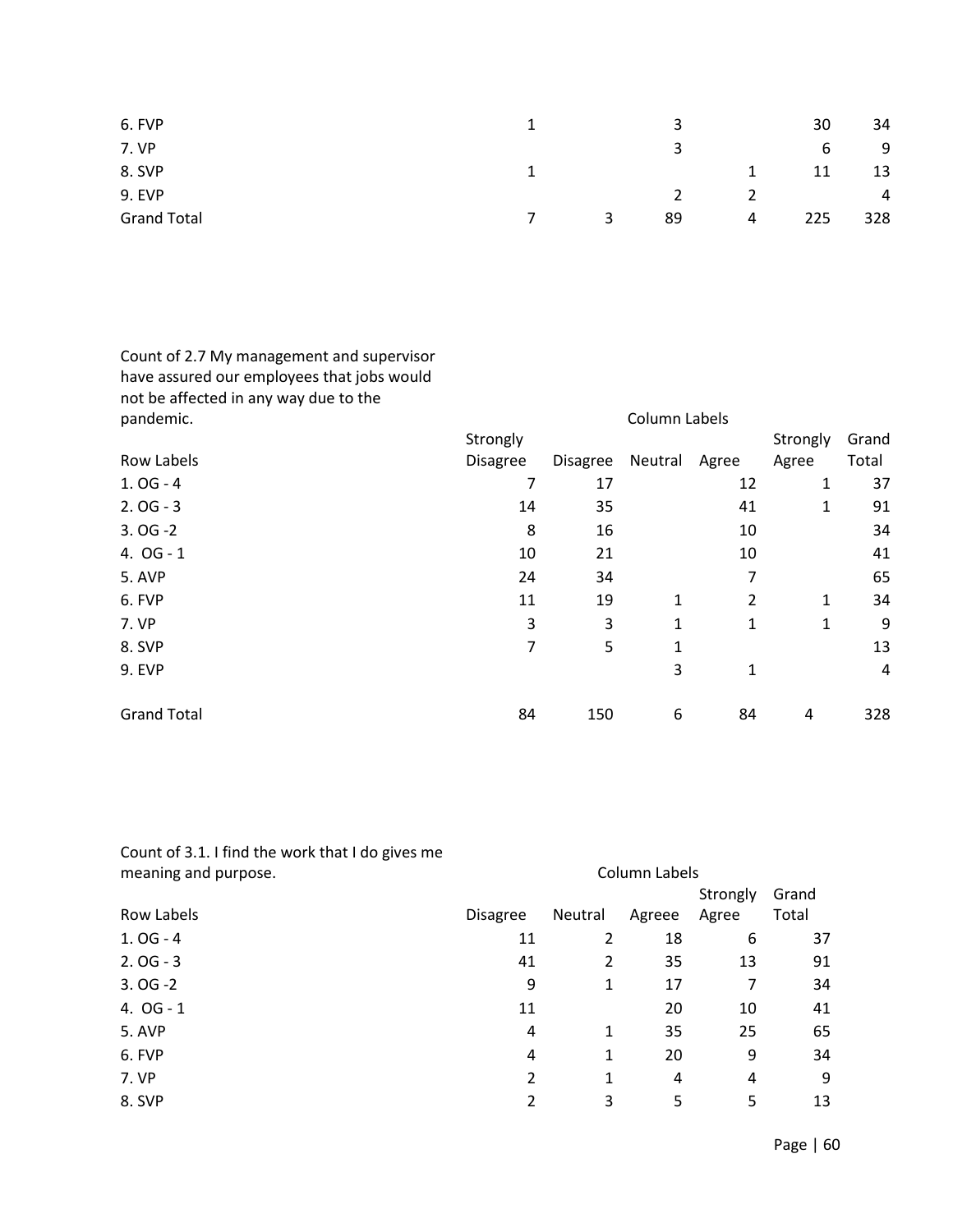| 9. EVP             |  | 1 1 3 1 4        |  |
|--------------------|--|------------------|--|
| <b>Grand Total</b> |  | 80 12 157 79 328 |  |

| Column Labels   |         |                |          |       |
|-----------------|---------|----------------|----------|-------|
|                 |         |                | Strongly | Grand |
| <b>Disagree</b> | Neutral | Agree          | Agree    | Total |
|                 | 1       | 21             | 12       | 34    |
| 1               | 1       | 38             | 25       | 65    |
|                 |         | 6              | 7        | 13    |
| 1               | 1       | 28             | 7        | 37    |
|                 | 1       | 4              | 4        | 9     |
|                 | 1       | $\overline{2}$ | 1        | 4     |
| 1               |         | 76             | 14       | 91    |
|                 |         | 26             | 8        | 34    |
| 2               |         | 29             | 10       | 41    |
| 5               | 5       | 230            | 88       | 328   |
|                 |         |                |          |       |

| Count of 3.3 My job provides me adequate |
|------------------------------------------|
| compensation, benefits and rewards       |

| compensation, benefits and rewards | Column Labels   |                 |         |       |          |       |
|------------------------------------|-----------------|-----------------|---------|-------|----------|-------|
|                                    | Strongly        |                 |         |       | Strongly | Grand |
| Row Labels                         | <b>Disagree</b> | <b>Disagree</b> | Neutral | Agree | Agree    | Total |
| $1.0G - 4$                         | 6               | 9               | 1       | 19    | 2        | 37    |
| $2.0G - 3$                         | 14              | 17              | 20      | 27    | 23       | 91    |
| $3.0G - 2$                         | 8               | 8               | 9       | 8     | 1        | 34    |
| 4. $OG - 1$                        | 10              | 9               | 9       | 9     | 4        | 41    |
| 5. AVP                             | 21              | 17              | 4       | 17    | 6        | 65    |
| 6. FVP                             | 7               | 11              | 1       | 11    | 4        | 34    |
| 7. VP                              | 3               | 2               | 1       | 2     | 1        | 9     |
| 8. SVP                             | 7               | 3               |         | 3     |          | 13    |
| <b>9. EVP</b>                      |                 | 1               | 2       |       |          | 4     |
| <b>Grand Total</b>                 | 76              | 77              | 76      | 97    | 41       | 328   |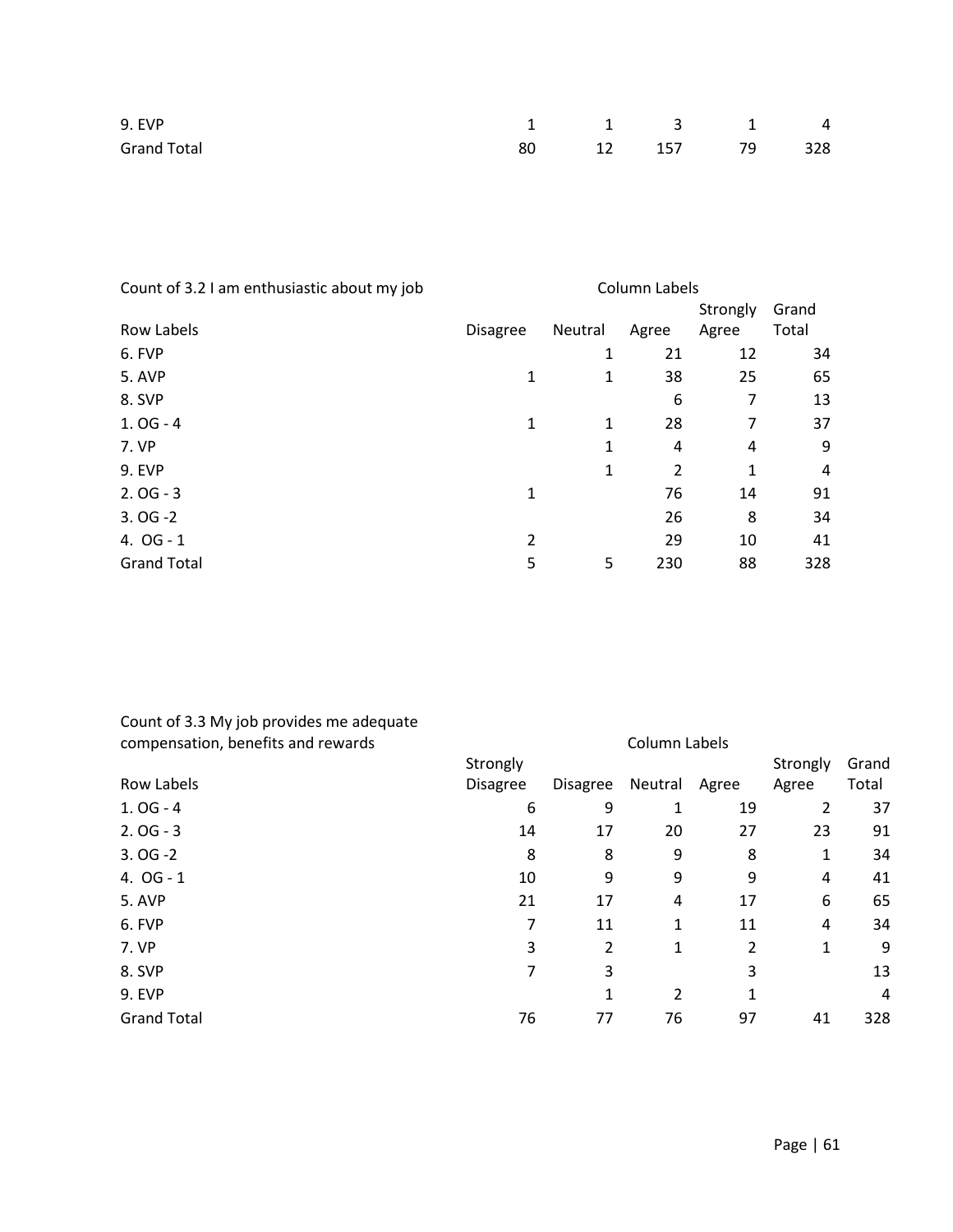# Count of 3.4 My supervisor encourages, guides

| and supports me on the job | Column Labels   |                 |         |       |          |       |
|----------------------------|-----------------|-----------------|---------|-------|----------|-------|
|                            | Strongly        |                 |         |       | Strongly | Grand |
| Row Labels                 | <b>Disagree</b> | <b>Disagree</b> | Neutral | Agree | Agree    | Total |
| $1.0G - 4$                 | 6               | 10              | 10      | 10    | 1        | 37    |
| $2.0G - 3$                 | 15              | 18              | 40      | 18    |          | 91    |
| $3.0G - 2$                 | 8               | 10              | 9       |       |          | 34    |
| 4. $OG - 1$                | 10              | 11              | 9       | 11    |          | 41    |
| 5. AVP                     | 21              | 14              | 4       | 22    | 4        | 65    |
| 6. FVP                     | 7               | 10              | 6       | 9     | 2        | 34    |
| 7. VP                      | 3               | 2               |         | 3     | 1        | 9     |
| 8. SVP                     | 6               | 2               |         | 4     | 1        | 13    |
| <b>9. EVP</b>              |                 |                 | 1       | 3     |          | 4     |
| <b>Grand Total</b>         | 76              | 77              | 79      | 87    | 9        | 328   |

### Count of 3.5 When required, I am always available to do extra assignments and work long hours. Column Labels

| Strongly |                |         |       | Strongly | Grand |  |  |
|----------|----------------|---------|-------|----------|-------|--|--|
| Disagree | Disagree       | Neutral | Agree | Agree    | Total |  |  |
|          | 2              |         | 26    | 9        | 37    |  |  |
|          | 1              |         | 74    | 16       | 91    |  |  |
|          |                |         | 25    | 9        | 34    |  |  |
|          | $\overline{2}$ |         | 28    | 11       | 41    |  |  |
|          | 1              |         | 37    | 27       | 65    |  |  |
|          |                |         | 24    | 10       | 34    |  |  |
|          |                |         | 4     | 5        | 9     |  |  |
| 1        |                |         | 5     | 7        | 13    |  |  |
|          |                | 1       | 2     | 1        | 4     |  |  |
| 1        | 6              | 1       | 225   | 95       | 328   |  |  |
|          |                |         |       |          |       |  |  |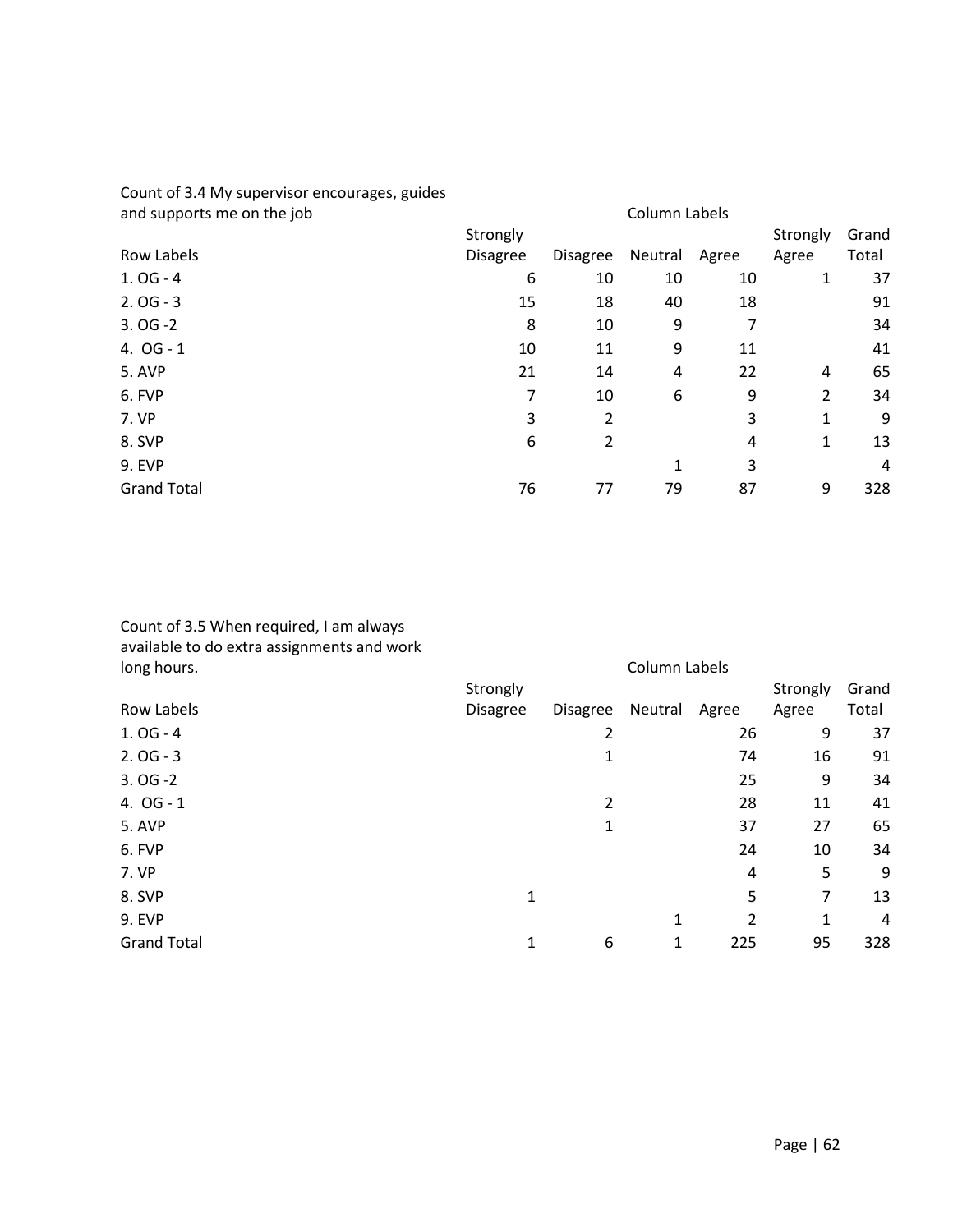Count of 4.1 I have applied for other jobs during the past 10 months. Column Labels

| admig the past to months.<br>CORTILITY LADERS |                 |                 |         |       |          |       |  |  |  |
|-----------------------------------------------|-----------------|-----------------|---------|-------|----------|-------|--|--|--|
|                                               | Strongly        |                 |         |       | Strongly | Grand |  |  |  |
| Row Labels                                    | <b>Disagree</b> | <b>Disagree</b> | Neutral | Agree | Agree    | Total |  |  |  |
| $1.0G - 4$                                    | 2               |                 | 9       | 18    | 8        | 37    |  |  |  |
| $2.0G - 3$                                    | 1               |                 | 18      | 57    | 15       | 91    |  |  |  |
| $3.0G - 2$                                    |                 |                 | 10      | 15    | 9        | 34    |  |  |  |
| 4. $OG - 1$                                   |                 |                 | 11      | 19    | 11       | 41    |  |  |  |
| 5. AVP                                        | 5               | 1               | 14      | 23    | 22       | 65    |  |  |  |
| 6. FVP                                        | 1               | 3               | 11      | 11    | 8        | 34    |  |  |  |
| 7. VP                                         |                 |                 | 2       | 3     | 4        | 9     |  |  |  |
| 8. SVP                                        | 1               |                 | 2       | 4     | 6        | 13    |  |  |  |
| <b>9. EVP</b>                                 | 2               | 1               | 1       |       |          | 4     |  |  |  |
| <b>Grand Total</b>                            | 12              | 5               | 78      | 150   | 83       | 328   |  |  |  |
|                                               |                 |                 |         |       |          |       |  |  |  |

Count of 4.2 I intend to quit my job in the next

| 12 months          | Column Labels   |                 |         |       |          |       |
|--------------------|-----------------|-----------------|---------|-------|----------|-------|
|                    | Strongly        |                 |         |       | Strongly | Grand |
| Row Labels         | <b>Disagree</b> | <b>Disagree</b> | Neutral | Agree | Agree    | Total |
| $1.0G - 4$         |                 | 1               | 12      | 4     | 25       | 37    |
| $2.0G - 3$         |                 | 1               | 41      | 1     | 49       | 91    |
| $3.0G - 2$         |                 | 2               | 9       | 4     | 25       | 34    |
| 4. $OG - 1$        | 2               | 3               | 11      | 5     | 30       | 41    |
| 5. AVP             | 1               | 1               | 7       | 3     | 56       | 65    |
| 6. FVP             | 1               | 1               | 6       | 1     | 27       | 34    |
| 7. VP              | 2               | 1               | 2       | 2     | 7        | 9     |
| 8. SVP             | 1               | 1               |         |       | 12       | 13    |
| <b>9. EVP</b>      | 2               | 1               | 2       | 2     |          | 4     |
| <b>Grand Total</b> | 3               | 1               | 90      | 3     | 231      | 328   |

| Count of 4.3 I will quit if the current job |
|---------------------------------------------|
| gets even a little worse.                   |

| Agree    | Grand<br>Total          |
|----------|-------------------------|
| 16       | 37                      |
| 33       | 91                      |
| 15       | 34                      |
| 57<br>19 | Strongly<br>Agree<br>18 |